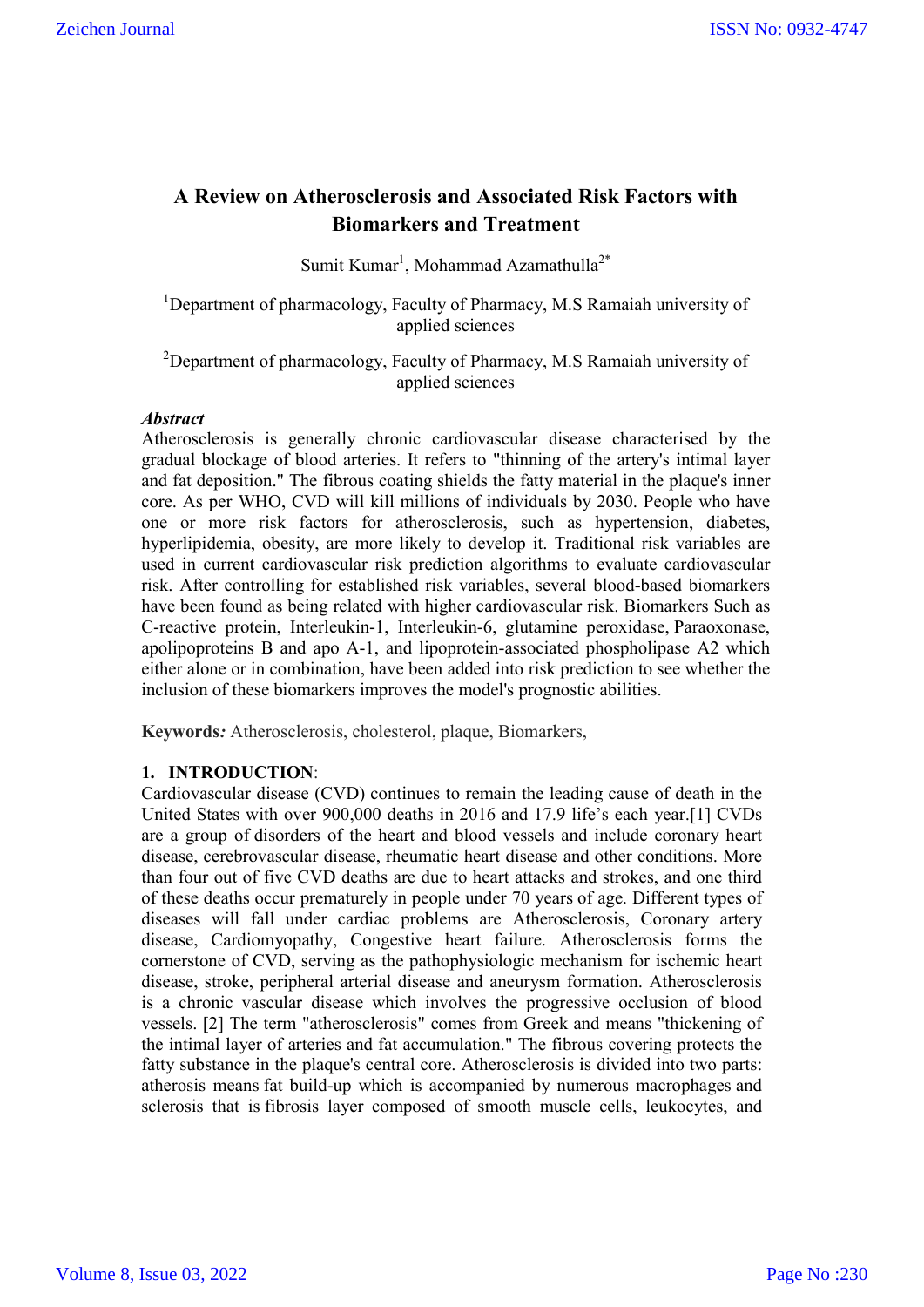connective tissue.[3] Atherosclerosis is a complicated disease characterised by arterial damage, lipid accumulation, platelet and fibrin accumulation, and cellular migration and proliferation. [4] Lipid metabolism disorder is the pathological basis of atherosclerosis, and it is characterized by the accumulation of lipids and complex sugars, hemorrhage, thrombosis, the proliferation of fibrous tissue and calcium deposits, and the gradual degeneration and calcification of the middle layer of the artery, which leads to the thickening and hardening of the arterial wall and stenosis of the vascular cavity. Inflammation is a vital self-defense mechanism of the body. Atherosclerosis is a typical chronic progressive inflammatory response disease. Inflammatory factors, which include tumor necrosis factor-a(TNF-a), interleukin-1b(IL-1b) and others, are often highly expressed during the formation of atherosclerotic plaque. Then the plaques grow with the proliferation of fibrous tissues and the surrounding smooth muscle and bulge inside the arteries and consequently reduce the blood flow. Connective tissue production by fibroblasts and deposition of calcium in the lesion cause sclerosis or hardening of the arteries. Finally, the uneven surface of the arteries results in clot formation and thrombosis, which leads to the sudden obstruction of blood flow [1-3].

# **2. Epidemiological Studies**

Furthermore, it is the principal cause of cardiovascular disease, stroke, and peripheral necrosis. In 2019, an approximate 17.9 million individuals died from cardiovascular diseases, accounting for 32% of all global fatalities. 85 percent of these fatalities were caused by a heart attack or a stroke. Globalization, population ageing, cultural change, stress, and inherited factors are also CVD risk factors. Shifting lifestyle habits of the modern society and environmental conditions have led to the development of atherosclerosis at younger ages, with mortality rates due to its complications increasing yearly

Cardiovascular diseases have now become the leading cause of mortality in India, a quarter of all mortality is attributable to CVD. As per WHO, 23.6 million people are expected to die from CVD by 2030.[4] People with presence of one or more risk factors such as hypertension, diabetes, hyperlipidemia, obesity are prone for development of atherosclerosis.

#### **3. Pathogenesis**

In pathogenesis of atherosclerosis multiple factors play role most prominent of which are oxidative stress, inflammation and hereditary predisposition, long term studies explain the pathogenesis in detail.[6] In 90s the sir Russell ross explained the pathogenesis as endothelial cell injury and invasion of cells and according to recent studies, atherosclerosis is a persistent inflammatory illness, not a degenerative disease caused by the ageing process as previously thought.[7] Because of current research in the domain of atherosclerosis, understanding of the pathophysiology of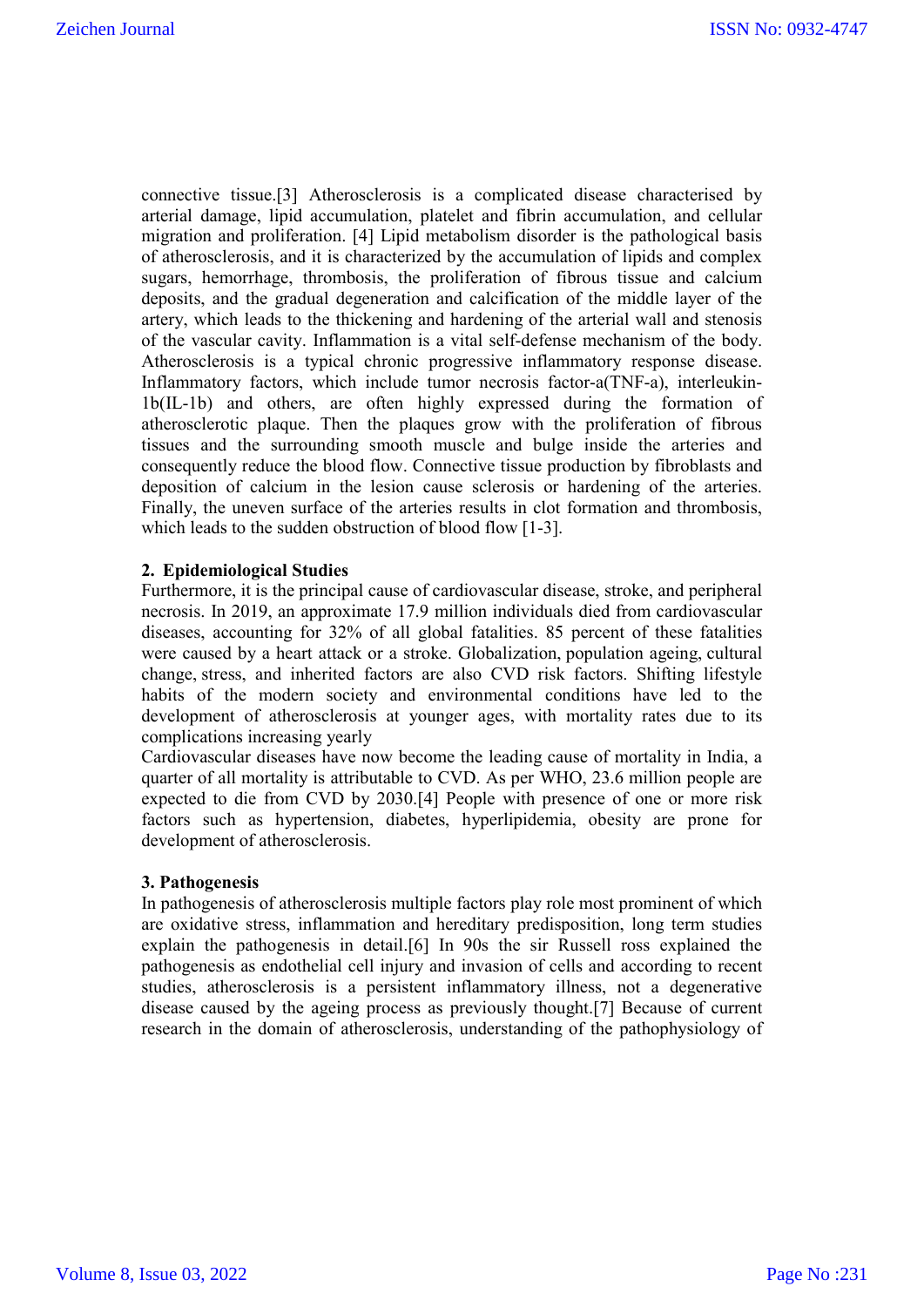atherosclerosis has become increasingly accessible at both the lipoprotein metabolic and inflammatory molecular levels. Basic pathogenic mechanisms of atherosclerosis include Endothelial disfunction, development of fatty streak, Formation of atherosclerotic plaque.

## **3.1.Endothelial dysfunction**

A healthy artery has 3 layers which are endothelial cell layer i.e., Tunica intima a monolayer of endothelial cells that lines the lumen of all blood vessels, second one is Tunica media forms concentric layers of elastin fibers and VSMC (vascular smooth muscle cells), and extracellular matrix that regulate vascular tone and third layer is tunica adventitia that surrounding layer of connective tissue It is possible that this location is vital for inflammatory and angiogenesis.[8] Naturally functional endothelium release and maintains nitric oxide level the artery wall healthy but is quickly deactivated by blood. Endothelial dysfunction can be caused by a variety of causes, the most significant of which are lifestyle, cigarette use, hypertension, Diabetes mellitus and genetic alteration. Endothelia function via as-yet unknown processes, potentially connected to the synthesis of modified low density lipoprotein in the artery wall this will further lead to formation of atherosclerotic plaque.

#### **3.2.Formation of fatty streaks**

According to studies, fatty streaks are the earliest visible indicator of atherosclerosis.[9] The earliest lesions are frequently produced by a localized increase in the lipoproteins of the artery's intimal layer. They are comprised of lipidcontaining foam cells that are found in the artery wall right beneath the endothelium. the development of fatty streak happens in four steps LDL trapping, activation of endothelial cells, activation of leukocytes, and formation of foam cells.[10] Normal circumstances result in an equilibrium between the plasma LDL amount and the cellular LDL concentration of artery walls. Most of these particles become stuck in the intima due to an increase in plasma lipids. Normal circumstances result in an equilibrium between the plasma LDL amount and the intracellular LDL amount of artery walls. Many of these particles become stuck in the intima when plasma lipids rise. The entrapment of low-density lipoproteins causes a rise in the amount of LDL in the intima and an elevation in the length of their stay in the lesion, the blood lipid level act as indicator for initiation of atherosclerosis.[11] Cytokines and oxidised lipids play critical roles in endothelial cell activation. Monocytes and T lymphocytes invade the vascular intima during the early stages of atherosclerosis. Endothelial cells begin to manufacture cell surface adhesion molecules such VCAM-1, leading monocytes, and T-lymphocytes to stick to the endothelium and subsequently move beneath it by squeezing between the endothelial cells. Chemoattractant cytokines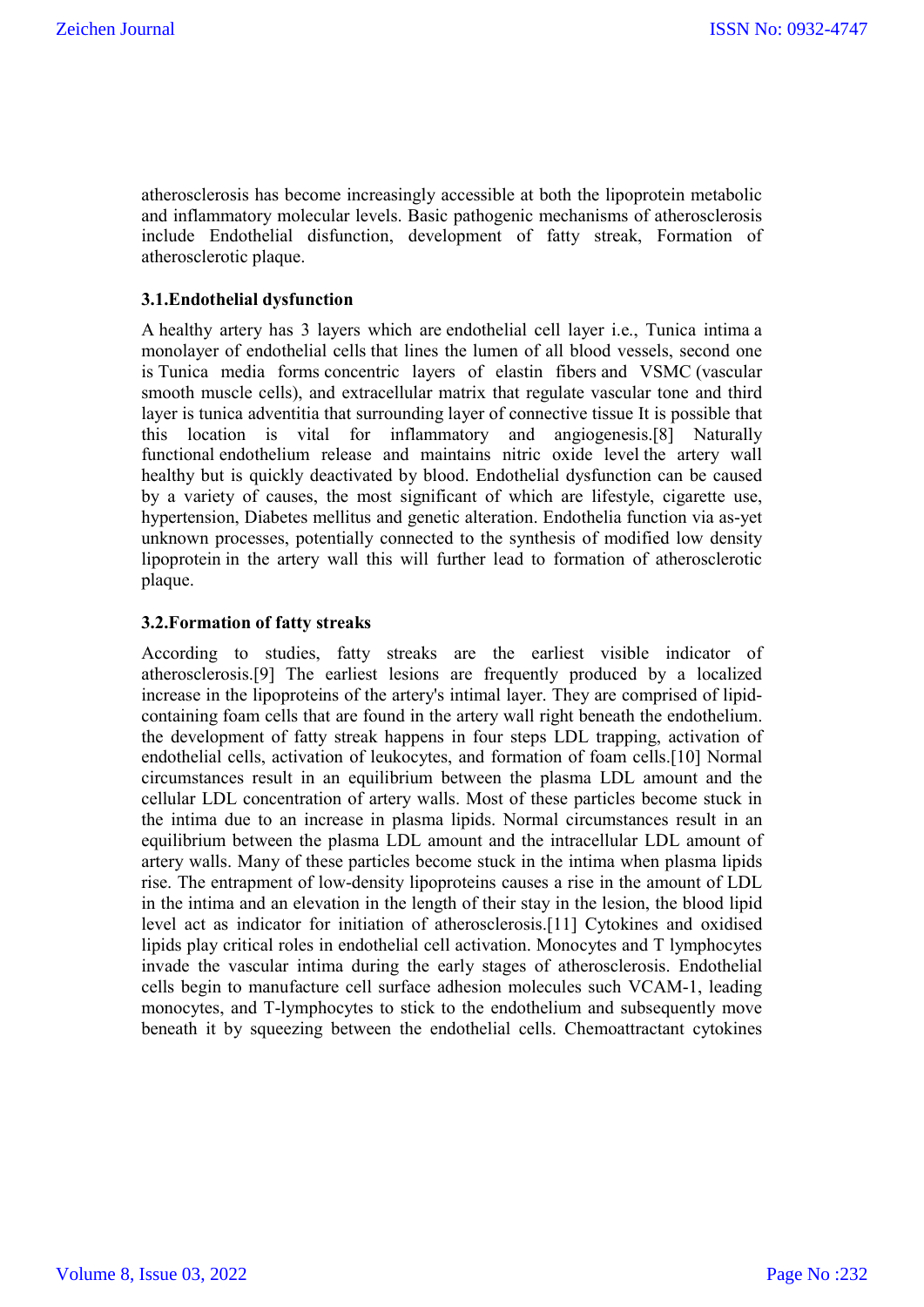attract circulating monocytes and T-lymphocytes to the sites of damage (chemotactic cytokines).[12]

Endothelial cells alter form as well, and tight connections between them weaken, increasing permeability to lipids, fluid, and leukocytes. Lipoprotein particles, particularly low-density lipoprotein, enter and oxidize in the artery wall LDL is oxidised in the artery wall because of exposure to nitric oxide, macrophages, and certain enzymes such as lipoxygenase. Monocytes develop into macrophages after migrating into the intima and begin to pick up oxidised LDL that has gone into the intima. Macrophages retain the lipids they absorb, and when their lipid content increases, they are described to as "foam cells." The foam cell will eventually die due to apoptosis, but the lipid will collect in the intima.[13]

#### **3.3.Formation of atherosclerotic plaque**

When adjoining SMC and endothelial cells secrete tiny peptides such as cytokines and growth factors such as interleukin1 and TNF causing serious damage to vascular tissue. smooth muscle cells migrate into the luminal side of the vessel wall because of these causes. Over time, lipid and smooth muscle cells accumulate in the intima, and the expanding lesion begins to lift the endothelium and invade on the lumen of the artery. Smooth muscle cell migration and newly generated extracellular matrix create the fibrous cap in this state. Fibrous cap collagen fibers, SMC, macrophages, and T lymphocytes make up the fibrous cap. They all create the mature atherosclerotic plaque, which bulges into the channel and reduces the blood flow in the arteries. The developed plaque border consists of T cells and macrophages, these macrophages produce meta proteinase which causes lysis of extracellular matrix and TNF -α prevents collagen synthesis in smooth muscle cell which is produced by T cell these all further weaken the formed plaque fibrous cap and may break it down. Breakdown of the fibrous cap reveals collagen and lipids to the bloodstream, which leads to platelet aggregation and adhesion, as well as the development of blood clots, which can unexpectedly block the bloodstream.[14]

#### **4. Risk Factors**

When we think of persons suffering from heart disease, we generally think of middle-aged people. In fact, atherosclerotic heart disease is the leading cause of mortality for both men and women in North America, but its influence begins far before maturity.[15] Although the specific etiology of atherosclerosis is unknown, certain characteristics, situations, or behaviors may increase a person's risk of acquiring it. These circumstances are referred as risk factors, and the number of risks factors a person has increases their chances of developing atherosclerosis. Most risk factors can be controlled, and atherosclerosis can be prevented or delayed. These include high cholesterol and LDL in the blood, low level of HDL in the blood, high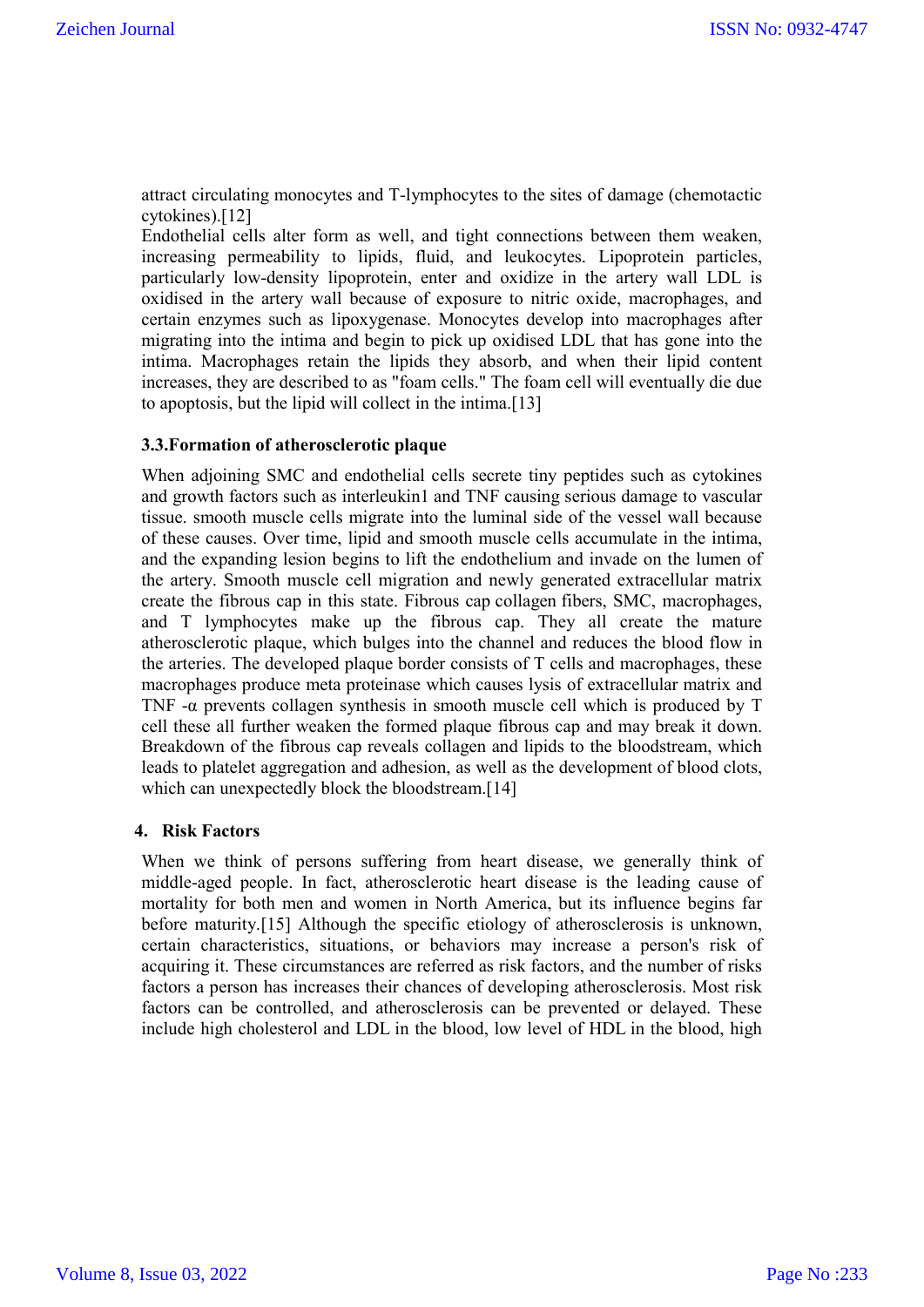blood pressure, Diabetes, tobacco smoke, lifestyle. A familial background of heart disease is another risk factor that cannot be avoided. Atherosclerosis is caused by a combination of non-modifiable and modifiable risk factors. Current treatments focus on modifiable risk factors, such as lifestyle modifications, the management of related disorders including hypertension and diabetes, and the reduction of blood cholesterol concentrations.

# **4.2. NON-MODIFIABLE**

**AGE**

As the person grows older, the risk of atherosclerosis rises, and hereditary or lifestyle of particular person lead plaque build - up in the arteries over time. By middle age or later, sufficient plaques have built up to create indications or symptoms; in males, the danger rises after age 45, and in women, the danger rises after age 55.

# **FAMALIAL HISTORY**

If a family member was diagnosed with heart disease earlier, the risk of developing atherosclerosis increases. However, just because you have one of these risk factors does not mean you will develop atherosclerosis. Even in older persons, lifestyle adjustments and or medications to manage other risk factors can typically minimise genetic impacts and prevent atherosclerosis from forming.

# **4.3. MODIFIABLE RISK FACTORS**

# **DIABETES**

This is a condition in which the body's blood sugar levels are elevated due to a lack of insulin production or improper insulin usage.

# **DYSLIPOPROTEINEMIA**

It refers to a group of diseases of lipoprotein lipid metabolism that involve abnormally high and low lipoprotein concentrations, as well as changes in the makeup of these lipoprotein particles.

# **OBESITY**

Being overweight means carrying excess weight in the form of muscle, bone, fat, and/or water. Obesity is defined as having a large quantity of excess body fat.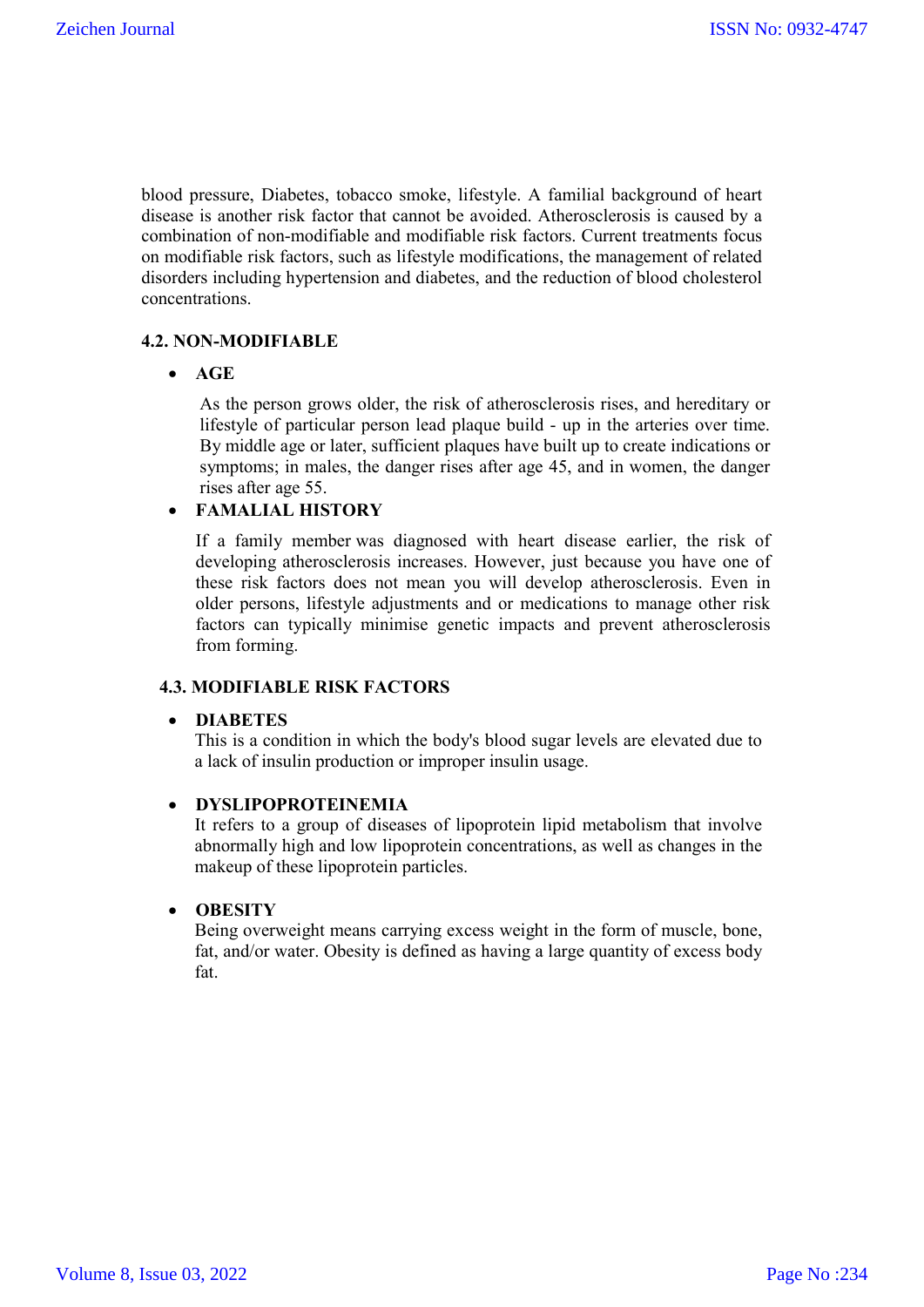# **INSULIN RESISTANCE**

Insulin is a hormone that aids in the transport of blood sugar into cells for usage, and insulin resistance develops when the body's own insulin is ineffective.

# **BACTEROLOGICAL INFECTION**

The microbiota or all of the microbes in body, can contribute to atherosclerosis in a variety of ways, including immune system regulation, metabolic alterations, food processing, and the synthesis of specific metabolites that can enter the bloodstream. Trimethylamine N-oxide is one such metabolite generated by gut bacteria. Its levels have been linked to atherosclerosis in human studies, and animal studies show a causative relationship. A link has been discovered between bacterial genes producing trimethylamine lyases, the enzymes involved in the production of TMAO, and atherosclerosis.

# **SMOKING**

Compounds found in cigarette smoke can activate endothelial NADPH oxidase and increase mitochondrial oxidative stress. Vascular inflammation, DNA damage, and vascular ageing are all caused by increased superoxide and peroxynitrite production. Furthermore, cigarette smoke chemicals cause LDL to undergo oxidative changes, which increases LDL's pro-oxidative activity. Smoking damages and tightens blood vessels, raises cholesterol levels, and raises blood pressure; it also prevents oxygen from reaching the body's tissues.

#### **5. BIOMARKERS**

The discovery of atherosclerosis biological indicators is critical for reducing the disease's onset, development, and consequences. Oxidative stress, inflammation, thrombosis and proteolysis, are some of the most commonly investigated markers in connection to the many processes involved in the formation and rupture of atherosclerotic plaque. More accurate risk stratification and treatment selection are anticipated because of the combination of precisely identifying risk variables and biomarkers. Traditional cardiovascular risk factors, however, do not offer information on the occurrence of atherosclerosis in a large proportion of patients, and other specific variables such as inflammation must be evaluated.

## **5.1. Inflammatory biomarkers**

Inflammation is a significant factor in Atherosclerosis's pathogenesis. C-reactive protein and Interleukin -1, Interleukin-6, and Interleukin-8 are the most common inflammatory indicators used to assess early atherosclerosis.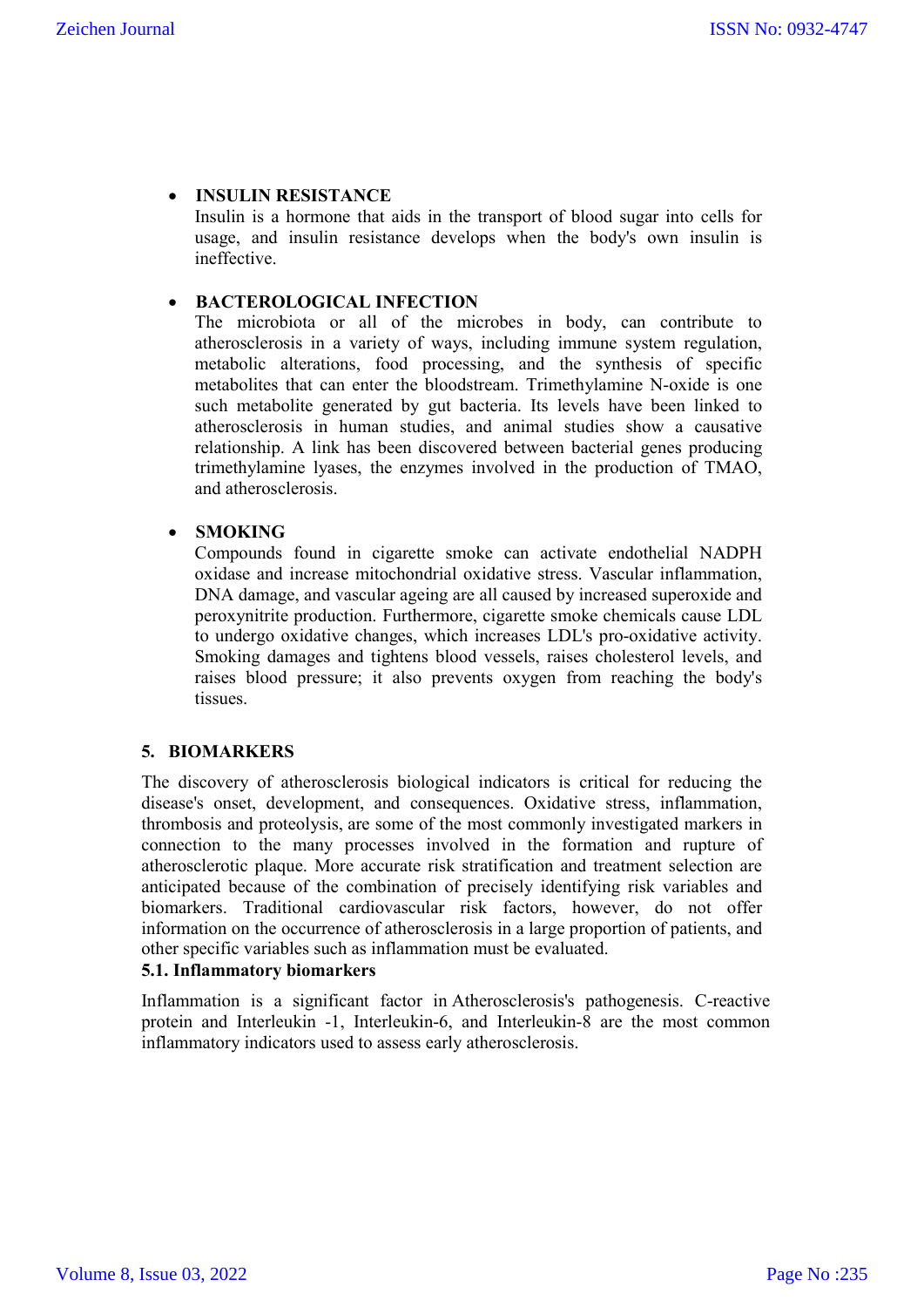# **5.1.1. C-reactive protein**

C-reactive protein (CRP) is an important biomarker and inflammatory marker produced primarily by the liver in response to interleukin-1, interleukin-6, and tumour necrosis factor alpha. Some studies on AMI patients have found correlations between CRP concentrations and the size and extent of necrosis, as well as prognosis. Despite of CRP's capacity to predict risk in primary and secondary prevention, it has sparked renewed interest since statins can lower CRP levels without decreasing cholesterol. The Pravastatin or Atorvastatin Evaluation and Infection Therapy-Thrombolysis in Myocardial Infarction study found that initial CRP concentrations after statin treatment were just as important in predicting cardiovascular events as LDL-C concentrations in predicting cardiovascular events.

# **5.1.2. Interleukin -1**

Pro-inflammatory cytokines are found in the vessel wall, indicating that they have a role in the onset and progression of vascular disorders. The interleukin-1 is a powerful stimulator of cardiovascular cells. Disrupt cholesterol-mediated LDL receptor feedback control, allowing unmodified LDL to accumulate intracellularly causing foam cell production.

#### **5.1.3. Interleukin-6**

It increases fibrinogen levels, which is a risk factor for CHD, Subjects with the highest IL-6 levels were 2-5 times more likely than those with the lowest levels to suffer a heart attack, stroke, or other cardiovascular event. The autocrine and paracrine stimulation of monocytes in the artery wall by IL-6 contributes to fibrinogen deposition, which is linked with increased blood viscosity, platelet number, and activity.IL-6 levels were found to be substantial independent predictors of cardiovascular events in hypertensive individuals. Reduces LPL activity and monomeric LPL levels in plasma, which improves lipid absorption by macrophages. Acceleration of early atherosclerosis by increased pro-inflammatory status.

#### **5.2. Oxidative biomarkers**

Biomolecules damaged by reactive oxygen species (ROS) and antioxidant enzymes and molecules are the two primary groups of oxidative stress markers. Molecules produced in a reaction with ROS fall into the first group. Some are eliminated or repaired quickly, while others stay in intracellular or extracellular compartments. Oxidative DNA, carbohydrates, proteins, fats are all major targets of ROS in the different molecules of cells. Stable byproducts formed in vivo because of oxidative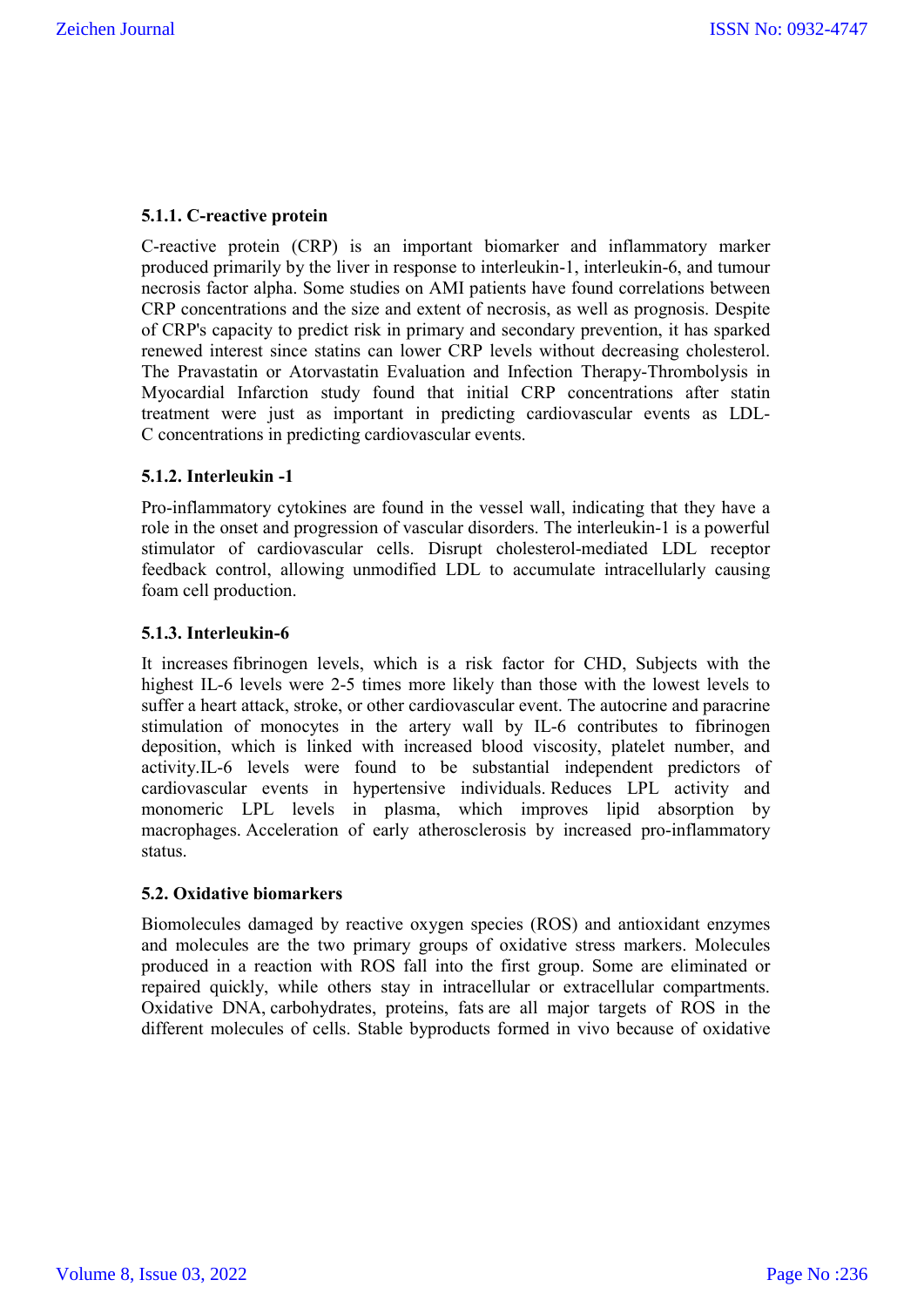processes are frequently used to measure these indicators. Clinically relevant biomarkers for atherosclerosis include catalase, superoxide dismutase, hemeoxygenase, glutamine peroxidase, Paraoxonase and thioredoxin. The total antioxidant state of plasma is also assessed as a factor to determine the overall antioxidant status.

# **5.2.1. Glutamine peroxidase**

Glutathione peroxidases are the primary antioxidant enzymes in many cells, converting hydrogen peroxide to water and lipid hydroperoxides to their corresponding alcohols. Deficiency of is predominantly produced by the liver and is linked to high-density lipoprotein particles, according to two separate studies. In ApoE KO mice, glutathione peroxidases increase atherosclerosis, demonstrating a protective function for glutathione peroxidases in atherogenesis. In diabetic ApoE-KO mice, seleno-organic glutathione peroxidases-mimetics consistently diminish atherosclerotic plaques.

# **5.2.2. Paraoxonase**

Paraoxonase 1, 2, and 3 are members of the Paraoxonase family of proteins, which have overlapping and distinct esterase and lactonase functions and metabolize/hydrolyze arachidonic acid oxidized byproducts. Paraoxonase 1 is primarily generated by the liver and associates with high-density lipoprotein (HDL) particles. HDL-associated Paraoxonase 1 prevents the synthesis of oxidised phospholipids and hence LDL oxidation. In animal models of atherosclerosis, Paraoxonase 2 inhibits LDL peroxidation, decreases oxidative stress in all major vascular cells, and protects against atherosclerosis. Paraoxonase 3 is present in both serum and cells and, like Paraoxonase 1, suppresses LDL oxidation.

#### **5.2.3. Asymmetric dimethylarginine**

Excess reactive oxygen species (ROS) has been shown to reduce endothelial nitric oxide (NO) bioavailability and induce endothelial dysfunction. ADMA is an endogenous NOS inhibitor, resulting in decreased NO production. Due to the lower bioavailability of NO, ADMA is a key connection between ROS and endothelial dysfunction. NOS is decoupled from l-arginine by ADMA, which lowers NOSderived NO generation. There is also evidence that ADMA may promote NOS uncoupling, converting NOS from a NO-producing enzyme to a superoxide-producing enzyme.

#### **5.3. Lipid metabolism biomarkers**

The most often utilised lipid metabolic markers are apolipoproteins B and apo A-1, specifically their ratio, and lipoprotein-associated phospholipase A2.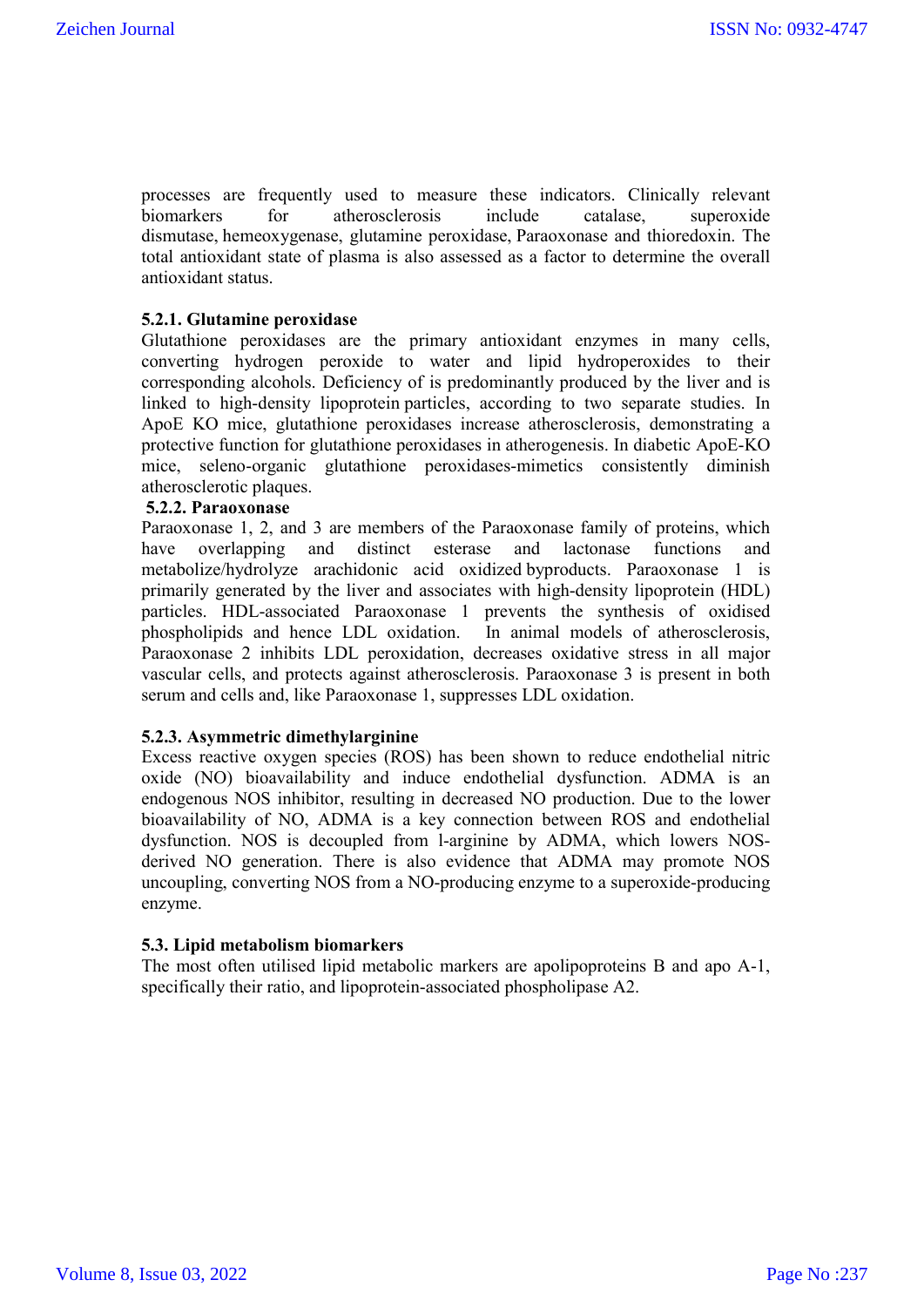# **5.3.1. Apolipoproteins B and apo A-1:**

Apo-B is a protein component of atherogenic lipoproteins such as VLDL, IDL, and LDL, and so promotes atherogenesis because ApoB and ApoA-I have opposing impacts on atherogenic risk, the ratio of the two values appears to be more beneficial. ApoA-I is a structural protein indicator of risk component of HDL cholesterol that has been linked to a reduction in atheromatous plaques.

# **5.3.2. Lipoprotein-associated phospholipase A2:**

These are mainly prevalent in LDL, with little levels detected in HDL, however it also appears to prefer binding to lipoprotein. Subjects with high levels of Lp-PLA2 in their plasma have an elevated risk of future cardiovascular events. Lp-PLA2 plays an important role in lipid peroxidation. In hypercholesterolemic middle-aged guys, Lp-PLA2 levels predicted coronary events.[16] These are mainly prevalent in LDL, with little levels detected in HDL, however it also appears to prefer binding to lipoprotein. Subjects with high levels of Lp-PLA2 in their plasma have an elevated risk of future cardiovascular events. Lp-PLA2 plays an important role in lipid peroxidation. In hypercholesterolemic middle-aged guys, Lp-PLA2 levels predicted coronary events.[15]

# **6. New emerging biomarkers in the field**

Although large breakthroughs are happening in detection methods, but existence of atherosclerosis is frequently not discovered until the last stage, which manifests as a myocardial infarction or stroke. A sensitive and non-invasive biomarker-based diagnosis approach is required. The latest 'omics' technique, metabolomics-based techniques, bring a new way to biomarker development since the relative quantity of certain metabolites gives a direct functional assessment of an organism's physiological or pathological state.[17] Furthermore, metabolite levels more precisely represent functional levels than previous 'omics' research because metabolic flows are modulated not just by gene expression but also by environmental factors. Choline, taurine, glycine, and glucose were found as possible biomarkers for the early detection of atherosclerosis in research done in apolipoprotein E-deficient (ApoE) mice. Qingbo and colleagues undertook a comprehensive metabolomics-based investigation to evaluate the molecular causes of atherosclerosis in ApoE/ mice. To discover protein and metabolite alterations in atherosclerotic vessels, researchers used both proteomic and metabolomic methods.[18] Taurocholic acid was found as a possible plasma biomarker of early atheromatous plaque development in a diet-induced atherosclerosis hamster model using LC-MS. [19] TNFSF12 (tumour necrosis factor-like weak inducer of apoptosis) belongs to the TNF superfamily. There are indications that this protein may be involved in the pathophysiology of several illnesses such as atherosclerosis, ictus, rheumatoid arthritis, autoimmune kidney injury, acute kidney damage, and cancer. TWEAK can induce proliferation, survival, migration, cell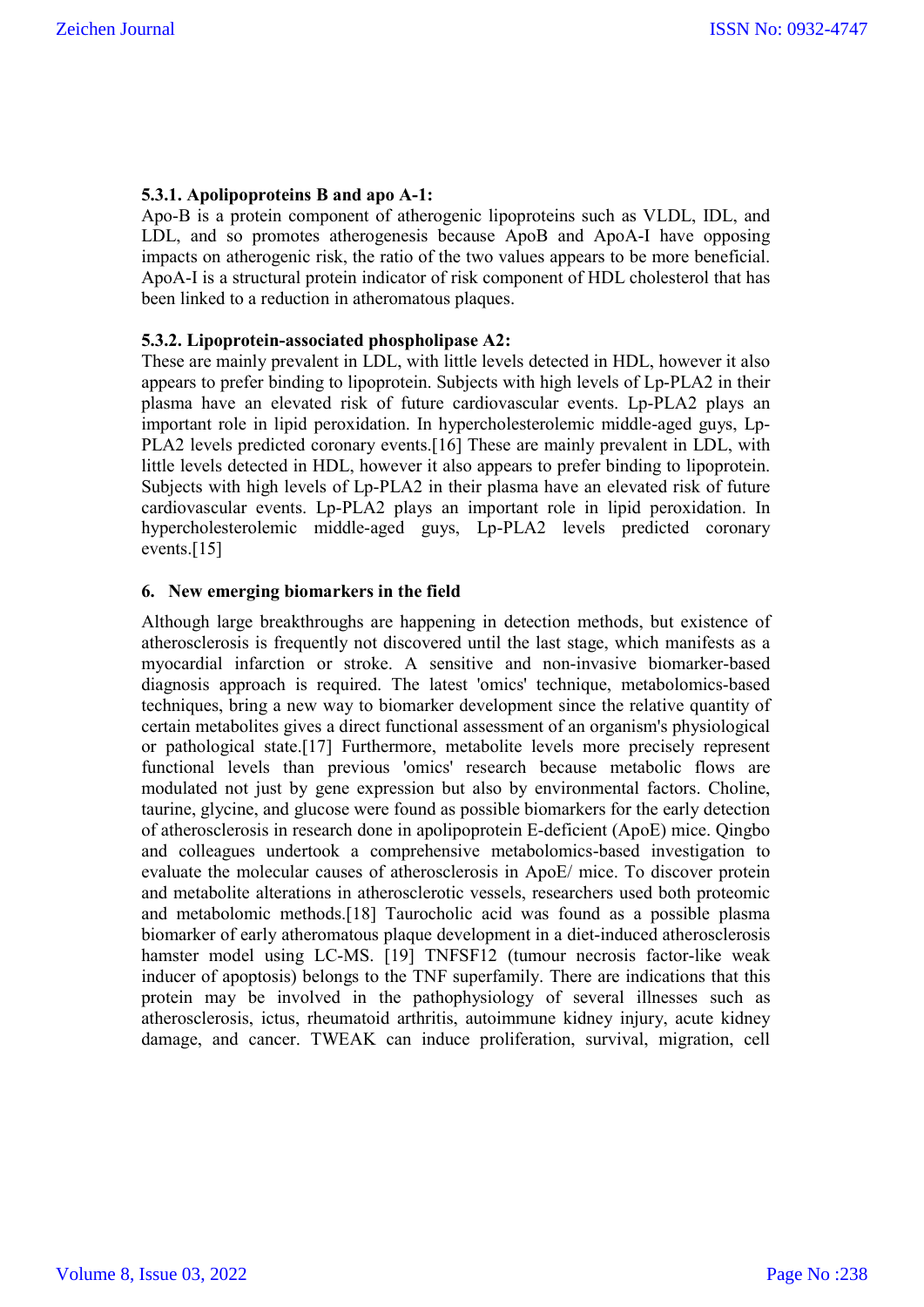growth, and death depending on the cell type studied. It can also induce or hinder cell differentiation. Finally, TWEAK can cause the production of a variety of proinflammatory proteins. soluble TWEAK which is released in larger quantities by healthy arteries than by atherosclerotic plaques, as a possible marker of atherosclerosis.[20]

# **7. Treatments**

Currently, one treatment technique for atherosclerosis is to address lipid metabolism problems, which is extensively utilised all over the world. At the same time, researchers are working on ways to combat inflammatory processes in the vessel wall at the cellular level. Attempts to reduce atherosclerosis in the laboratory have tried both broad-spectrum anti-inflammatory and immunomodulatory methods. Over the last several decades, tremendous breakthroughs in the management of cardiovascular (CV) illness, ranging from increased public health consciousness and prevention to advances in percutaneous coronary intervention and stent creation, have lowered the mortality rates of this disease. The majority of the therapies involved the use of herbal medications, which have traditionally been used to treat atherosclerosis and some synthetic drugs to treat this disease which reduces the cholesterol deposition and other protective action

# **7.1. Natural Treatments**

#### **7.1.1.** *Elaeocarpus Ganitrus*

Rudraksha, also known as *Elaeocarpus ganitrus Roxb*., is a big evergreen broadleaved tree. Many pharmacologically and therapeutically important compounds are found in *E. ganitrus Roxb.*, including triterpenes, flavonoids such as quercetin, tannins such as geraniin and 3, 4, 5-trimethoxy geraniin, and indolizidine alkaloids, grandisines, and rudrakine. Atherosclerosis was experimentally produced in New Zealand white male rabbits for 120 days by cholesterol feeding in order to investigate the benefits of 70% ethanolic *Elaeocarpus ganitrus* seed extract (EEGS) against atherosclerosis. The trial was completed, and the treated rabbits had a strong protective benefit by reducing cholesterol deposition and increasing lumen size when compared to the cholesterol-fed group.[21]

# **7.1.2.** *Dracaena cochinchinensis*

One of the renowned traditional remedies, Chinese dragon's blood, the crimson resin of *Dracaena cochinchinensis*, has been used to enhance blood circulation, disperse blood stasis, halt bleeding, reduce pain, and stimulate muscle regeneration. Phytochemical investigations on Chinese dragon's blood have revealed the presence of flavanoids, homoisoflavanoids, terpenoids, steroids, and chalcones, with phenolic chemicals providing the majority of the biological action. The purpose of this study was to evaluate the anti-atherosclerotic effect of Longxuetongluo Capsule (LTC),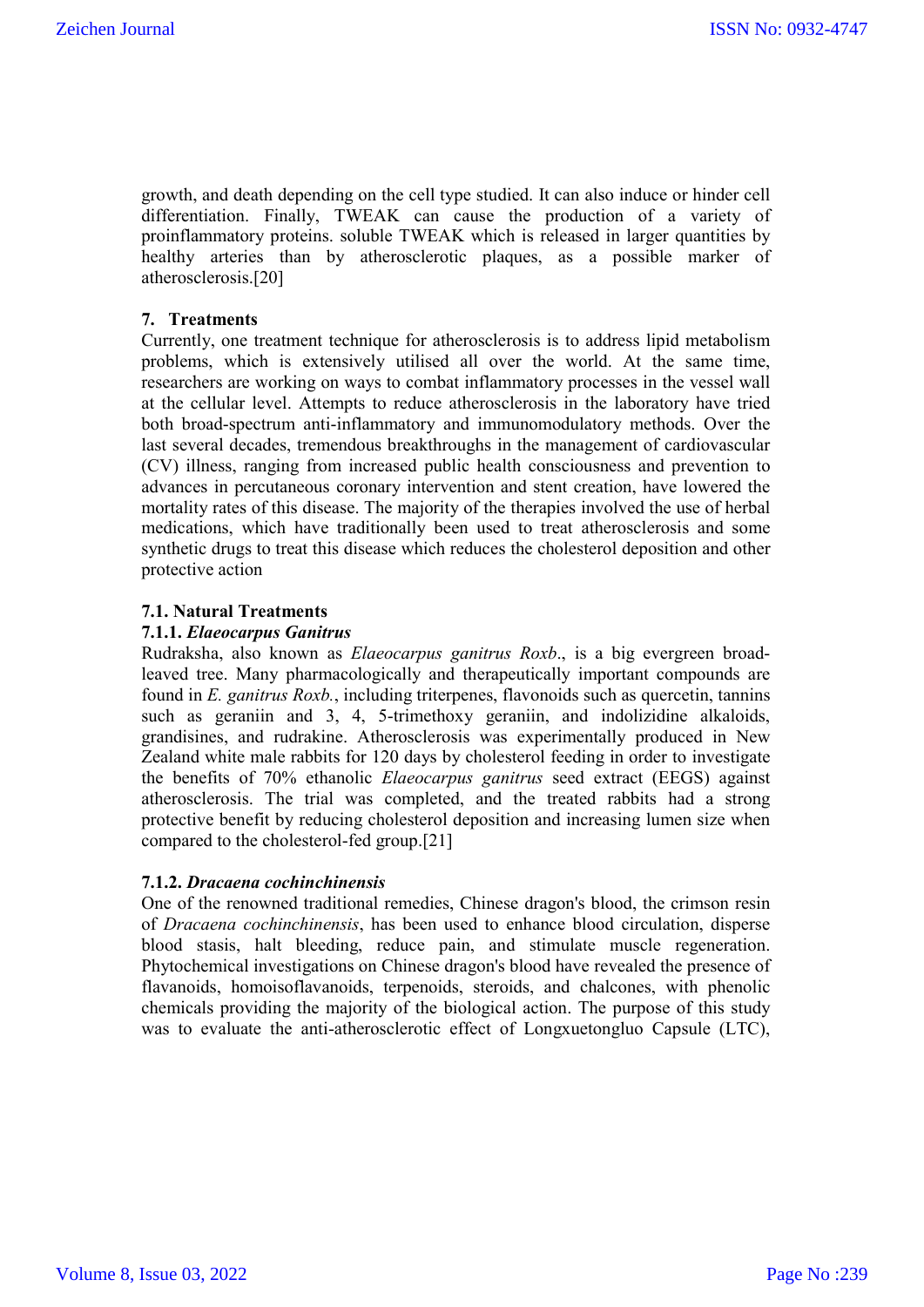which is made from total phenolic compounds in Chinese dragon's blood, in high cholesterol diet (HCD)-induced atherosclerosis model rats. It was discovered that LTC prevents atherosclerosis and fatty liver by controlling lipid metabolism, and the underlying mechanism may be attributed to its anti-inflammation activity, regulation of vascular smooth.[22]

# *7.1.3. Baccaurea angulate*

*Baccaurea angulata* is a widely distributed underused fruit found throughout Malaysia's Borneo Island and most of Indonesia. The Euphorbiaceae family includes BA fruit. The purpose of this study was to assess the possible health advantages of *Baccaurea angulata* fruit juice on the aorta of diet-induced hypercholesterolemic rabbits, as well as to detect fatty streak buildup and assess the proportion of atherosclerotic lesions accumulated. The researchers discovered that supplementing a high-cholesterol diet in rabbits with only 0.5 mL BA fruit juice/kg rabbit per day not only improved the aortic lipid profile and attenuated aortic fatty streak progress, but also greatly decreased tunica intima layer thickness, significantly reduced atherosclerotic lesion, and maintained endothelial healing after arterial injury.[23]

# *7.1.4. Anethum graveolens L.*

Dill (*Anethum graveolens L*.) is an annual plant that grows throughout Europe, the Mediterranean area, and Asia. This plant has been used in traditional medicine to treat gastrointestinal disorders such as indigestion, flatulence, and stomach colic, as well as for its antibacterial, antifungal, antispasmodic, antisecretory, mucosal protecting, and hypoglycemic properties. A clinical investigation on hyperlipidemic individuals found that taking six dill pills per day for two months lowered blood total cholesterol levels by up to 18%. Dillweed's hypocholesterolemia impact in rats is most likely due to inhibition of HMG-CoA reductase activity, which suppresses endogenous cholesterol production. Dill extract and dill tablet exhibit hypocholesterolemia capabilities through inhibiting HMG-CoA reductase activity, according to research on golden hamsters.[24]

#### *7.1.5. Zanthoxylum heitzii*

This plant is being researched as a possible treatment for atherosclerosis and other cardiovascular illnesses. Research on rats with normal cholesterol levels was performed. The rats were placed into six groups, each with ten rats. These five groups were given a high cholesterol diet, whereas the remaining 61 were given a regular diet. The cholesterol-indued rats were also given distilled water supplemented with roughly 300 mg/kg aqueous extract of the plant's stem bark. When the data were assessed in cholesterolemic rats, they were more useful. Atherosclerosis and lipid profile were both reduced as a result of these findings. This study concluded that this plant can be utilised to treat atherosclerosis as a therapeutic agent.[25]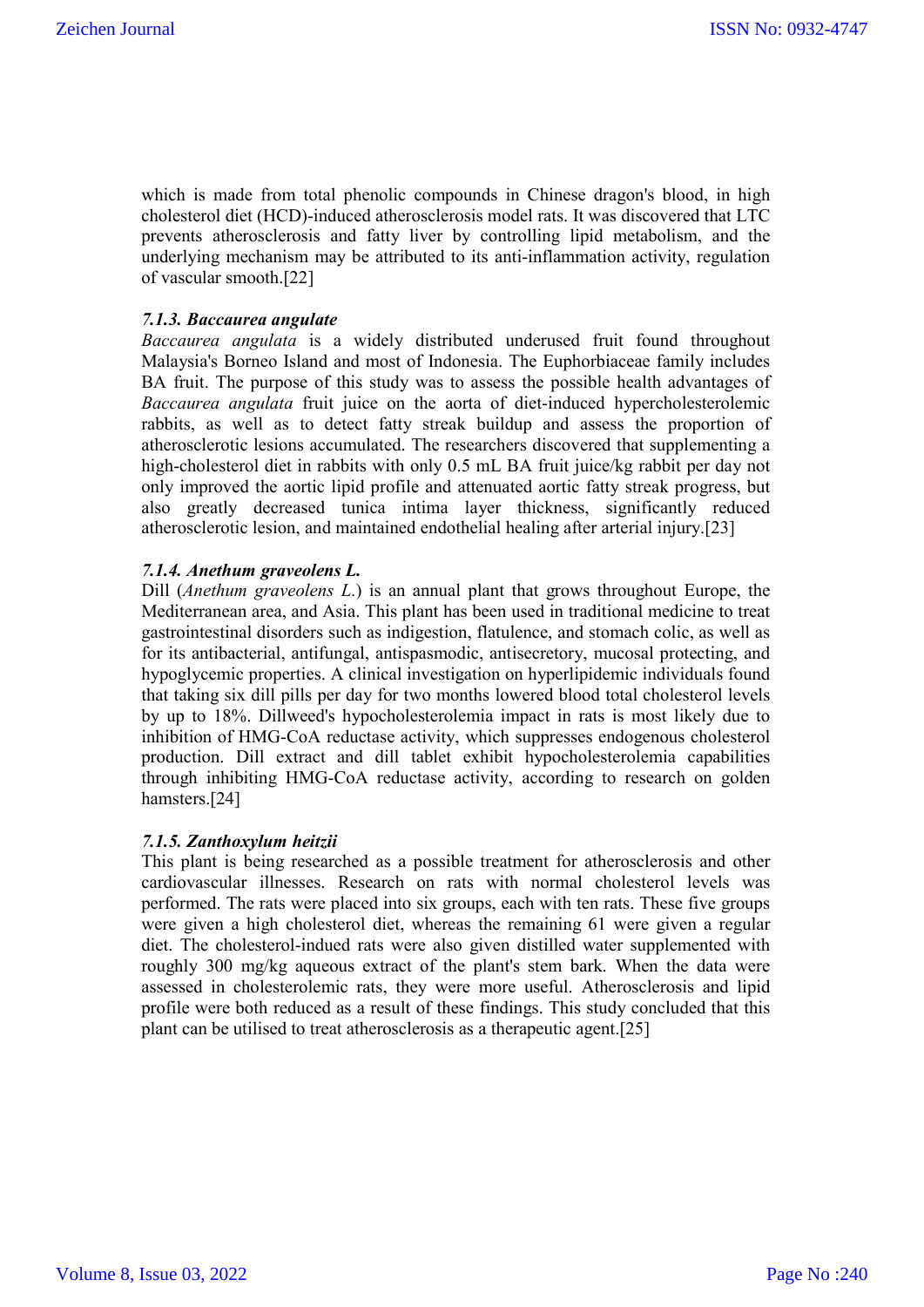# *7.1.6. Panax ginseng*

The herb ginseng (Panax ginseng) is used to treat cancer, diabetes, hypertension, and atherosclerosis. Ginseng has an impact owing to the presence of ginsenosides. Ginsenosides come in a variety of forms, with Rb1, Rg1, Rg3, Rh1, Re, and Rd being particularly essential in the prevention of atherosclerosis. In one research, atherogenic rats were separated into four groups based on the therapies they received: control, exercise, Korean red ginseng (KRG) therapy, and combined exercise and KRG treatment. The group that received both KRG and exercise exhibited a greater decrease in atherosclerosis than the other groups, according to the findings.

#### *7.1.7. Fermentum Rubrum*

*Fermentum Rubrum* is responsible for the mixing of Hongqu and gypenosides. Both Hongqu and Jiaogulan are excellent traditional Chinese medicines (TCMs) that have been used in China for millennia to treat hyperlipidemia and associated disorders. The goal of this investigation was to see if HG has any anti-atherosclerotic properties. Normal, model, positive control, Hongqu treated (72 mg/kg), gypenoside (total saponin)-treated (20 mg/kg), and three dosages HG-treated (50, 100, and the model group rats were intragastrically delivered a high-fat emulsion and intraperitoneally injected with vitamin D3. In comparison to the model group, the HG-treated groups had significantly improved serum lipid profiles, oxidative stress, and inflammatory cytokine levels, as well as significantly higher liver total antioxidant levels. Furthermore, in the liver and vascular tissue, the expression of genes involved in lipid production and inflammation decreased while that of genes involved in lipid oxidation rose, indicating enhanced health.[26]

# **7.2. Synthetic Drugs**

Once a cholesterol plaque has formed, it is usually permanent. Plaque accumulation may slow or halt with therapy, but lowering the risk factors that contribute to atherosclerosis will also slow or stop the process. Taking cholesterol and blood pressure drugs, as well as eating a nutritious diet, exercising regularly, and avoiding smoking, all help to decrease cholesterol levels in the body. These therapies will not clear blocked arteries. They do, however, reduce the chances of heart attacks and strokes. Certain medications are used to reduce cholesterol levels.

#### **7.2.1. Statins**

Akira Endo's discovery of statins in the 1970s revolutionised the treatment of cardiovascular disease. The first research on the Scandinavian Simvastatin showed that cholesterol-lowering medications reduce mortality in patients with past myocardial infraction. Since then, several studies have shown a reduction in MACE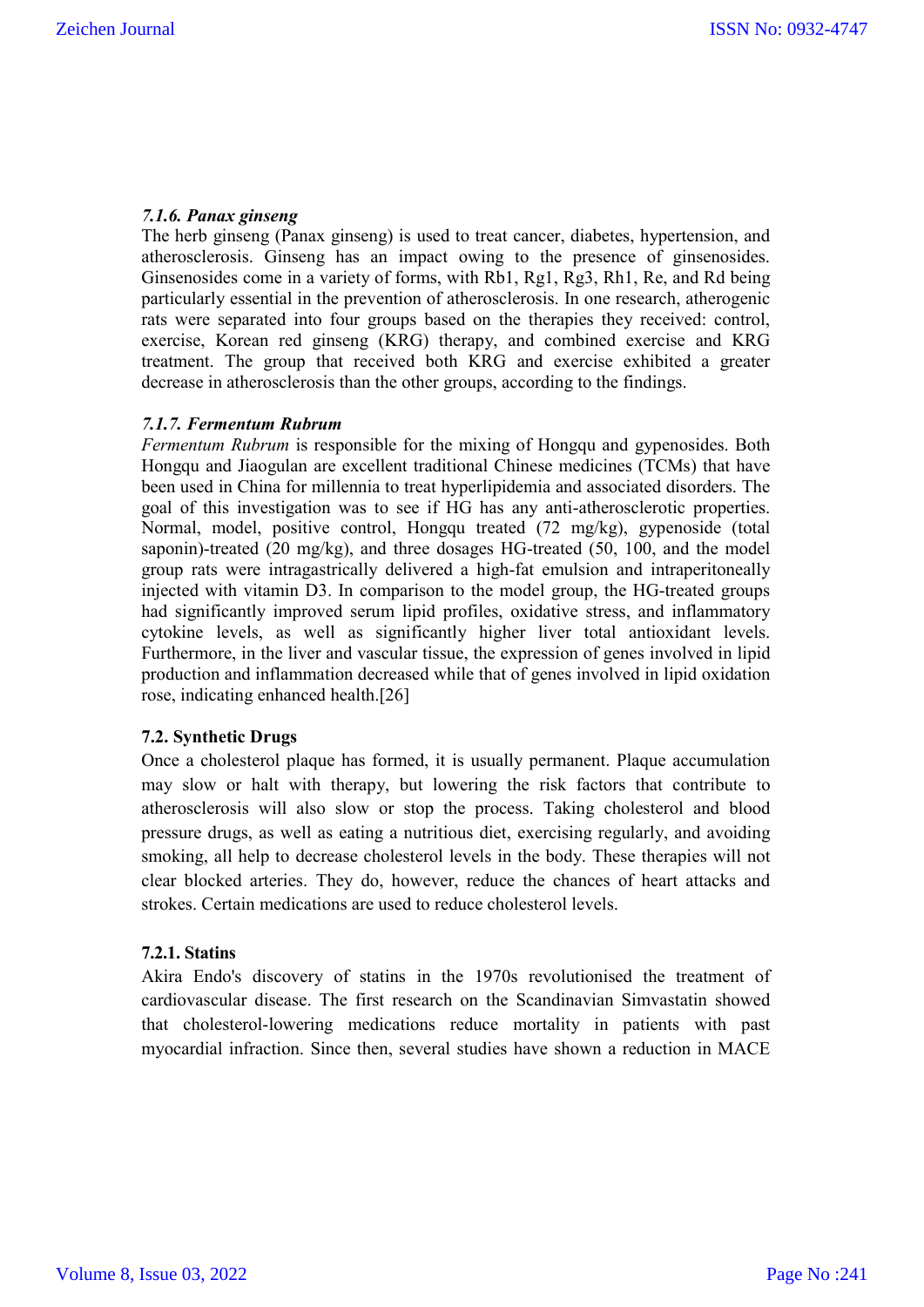and death. Statins all lower serum LDL in a non-linear, dose-dependent manner, although their absorption, excretion, and solubility vary. Statins target hepatocytes by inhibiting statins' Pleiotropic actions. A crucial regulator of cholesterol production is HMG-CoA reductase. This decrease in intracellular cholesterol synthesis leads to an increase in hepatic LDL receptors, which lowers circulating LDL levels. Reduced oxidised LDL buildup in the artery intima and an unsatisfied inflammatory cascade enhance 'monocyte recruitment and foam cell development, the first and most important phase in atherogenesis. In comparison to lower dosage regimens, studies utilising greater doses of more effective statins that decrease LDL cholesterol by 50% demonstrate additional therapeutic advantages (e.g., PROVE-IT, TNT). In patients with acute coronary syndromes, high-dose statin treatment reduces early risk significantly (e.g., MIRACLE, PROVE-IT). This summary of statin mechanism and pharmacology is the outcome of decades of study that has resulted in today's guideline-altering approach to CVD care.[27]

# **7.2.2. Fibrates**

Fibrates are a class of medications that are safe, affordable, and effective for the longterm therapy of dyslipidemia in a significant number of individuals with a high risk of cardiovascular disease. Fibrates can stimulate gene transcription because they are synthetic ligands for PPAR, which is a ligand-activated transcription factor. PPAR binds to DNA inside particular response regions to convey signals from lipid-soluble substances such fatty acids, eicosanoids, hormones, and vitamins to genes in the nucleus. There are three PPAR genes that have been discovered alpha, delta and gamma. PPARs bind to peroxisome proliferator response elements as heterodimers with the retinoid X receptor (RXR) once activated by binding to their ligand (PPREs). PPAR is mostly found in fatty acid (FA)-metabolizing tissues such the liver, kidney, heart, and muscle. By modulating the expression of genes involved in several metabolic pathways, PPAR activation by fibrates lowers blood triglyceride levels and boosts HDL cholesterol. Despite these benefits, fibrate medication appears to be unsuccessful in individuals with high LDL (150 mg/dL) levels. The fact that fibrates reduce the risk of stroke without lowering cholesterol levels suggests that PPAR activation may have pleiotropic effects on the vasculature, and thus suggests that the therapeutic potential of this class of drugs will evolve in a manner that is strikingly similar to that of statins.[28]

#### **7.2.3. Bile acid sequestrants**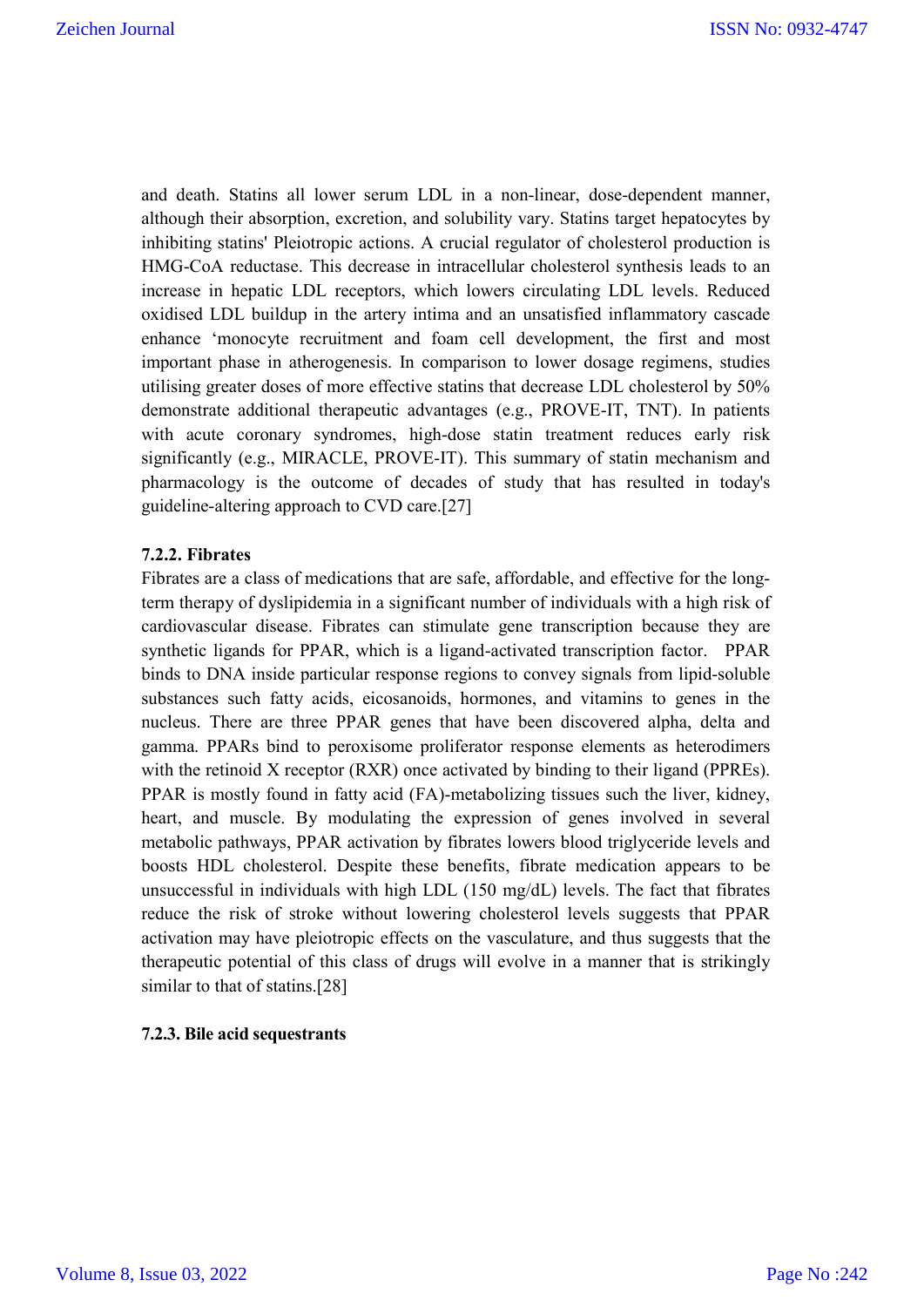Bile acid sequestration has been proven to regulate plasma cholesterol and minimise atherosclerosis in hypercholesterolemic mice in research. Male Ldlr-deficient mice were utilised as controls, and they were given Colesevelam HCl (BAS) and a running wheel (RUN). For 12 weeks, all of the groups were fed a high-cholesterol diet. After that faeces, bile, and plasma were taken. By using echocardiography to measure the number of atherosclerotic lesions in the aortic arch and heart function, it was shown that BAS RUN reduced plasma cholesterol levels, increased fecal neutral sterol and bile acid outputs, and decreased biliary secretions of cholesterol and bile acids. It was determined that the effects of BAS therapy alone and in combination with RUN on cholesterol metabolism, cardiac function, and atherosclerotic lesion size in hypercholesterolemic patients decreased by 78 percent when compared to controls.[29]

# **7.2.4. Drugs acting by reducing high blood pressure**

A continuous increase in arterial blood pressure, regardless of the origin, aggravates and accelerates atherosclerosis in humans and experimental animals, according to a large body of research. Several researchers analysed coronary atherosclerosis in postmortem material from normotensive and hypertensive men and concluded that hypertensive men have more severe coronary atherosclerosis than normotensive men. Hypertension may potentially have a role in atherosclerosis-related thrombotic problems. Experimental research suggests that high blood pressure can trigger coronary thrombosis by rupturing the surface of the atherosclerotic plaque.

#### **7.2.5. Antiplatelets**

Certain drugs are used to reduce the risk of blood clots in the treatment of atherosclerosis as for the mechanisms, platelet inhibition with antiplatelet medication could potentially attenuate atherogenesis and gyui(TXA2) production, aspirin (acetylsalicylic acid (ASA) being the active component) increases platelet nitric oxide (NO) synthesis, protects NO from inactivation, and improves endothelial dysfunction. Although aspirin has anti-inflammatory properties, it is unclear if the levels used to inhibit platelet aggregation are adequate to provide anti-inflammatory benefits in humans. Low-dose aspirin lowers vascular inflammation and stabilises or restricts plaque severity in mice, which might be linked to lower fractalkine levels. Aspirin has been demonstrated to lower levels of pro-inflammatory cytokines such as interleukin (IL)-6 and monocyte colony-stimulating factor in humans, as well as protect the endothelium against inflammatory stress. Despite these and other potential preventive benefits, the overall impact on human atherosclerosis is unknown. In terms of thrombosis, evidence suggests that aspirin has antithrombotic effects via affecting the development and stability of fibrin clots. Studies in mice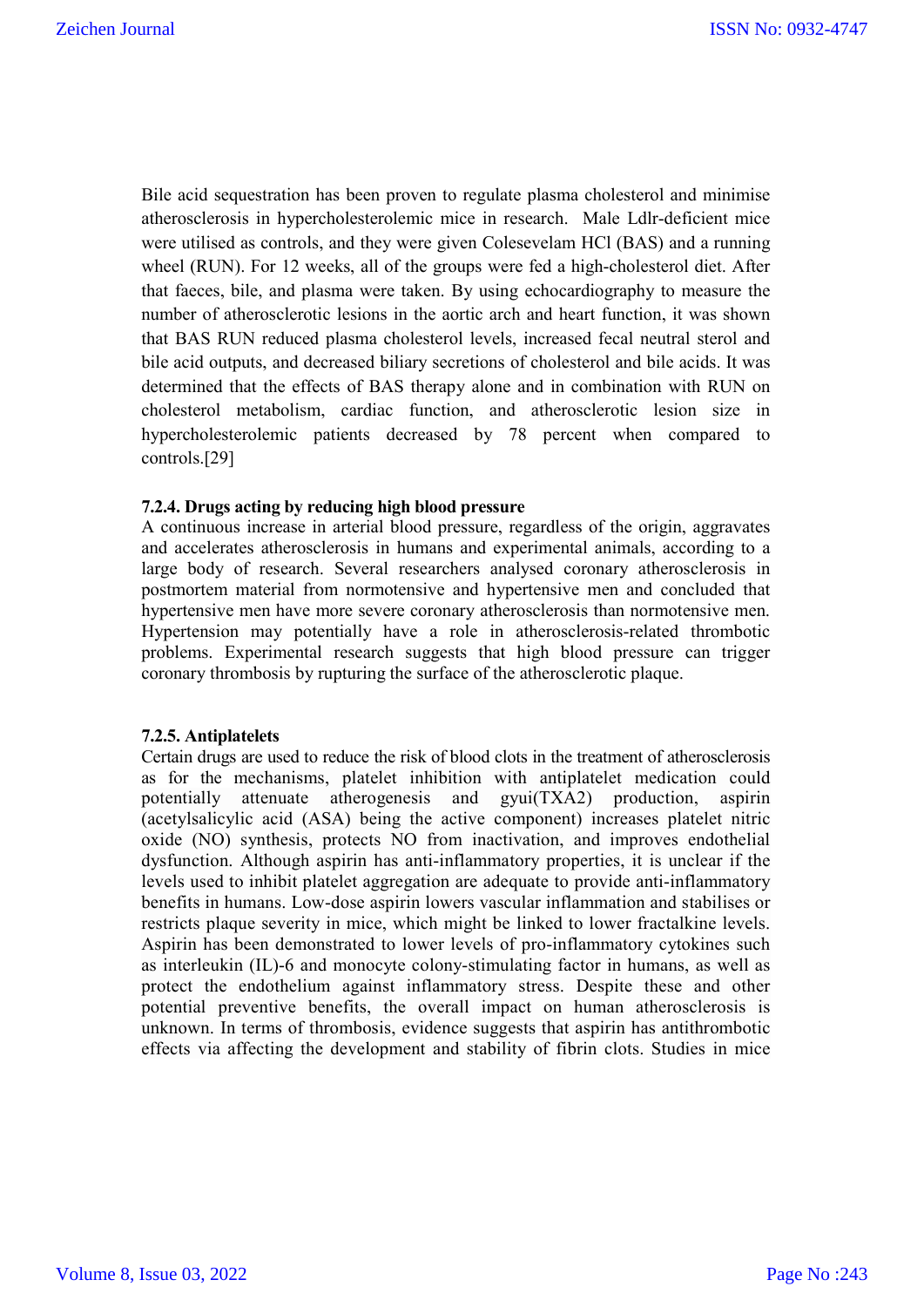with a double apoE and P2Y12 deletion genotype demonstrate reduced lesion area, higher fibrous material at the plaque site, and lower monocyte/macrophage infiltration of the lesions in the double knockout animals compared to control apoE/ mice. Clopidogrel, a P2Y12 inhibitor, lowered p-selectin, e-selectin, chemokines protein-1, and platelet-derived neurotrophic levels in atherosclerotic lesions, decreased macrophages and T-cell invasion, and slowed the initiation and progression of a new atherosclerosis.

# **7.2.6. Colchicine**

The first research, published in 1992, demonstrated no advantage for colchicine 0.6 mg BD in lowering vascular restenosis on serial coronary angiography at 6 months in 197 patients who had balloon coronary angioplasty. A second prospective, randomised clinical study including 196 diabetic patients who bare-metal stents had indicated that participants treated with a 6-month course of colchicine 0.5 mg BD had a substantial effect. Colchicine reduced SMC mediated neointimal hyperplasia without affecting vascular elastic recoil, which is the predominant effect following isolated balloon angioplasty. These contrasting results may be due to colchicine reducing SMC mediated neointimal hyperplasia without affecting vascular elastic recoil, which is the predominant effect following isolated balloon angioplasty. Colchicine's effects on reducing secondary vascular injury and inflammation following percutaneous coronary intervention were investigated in a more recent study that included contemporary drug eluting stents.

#### **7.2.7. MicroRNA**

MicroRNA is a single-stranded RNA molecule that regulates gene expression at the posttranscriptional level by binding to the 3' and 5' untranslated regions of mRNA. Endothelial cells (miR-126 and -31 control adhesion molecule expression), VSMC (miR-29 targets MMP2 and mediates VSMC migration), macrophages (miR33, inhibition reduces plaque macrophage content), and cholesterol metabolism (miR-122 regulates serum lipid concentration) are all controlled by miRNA variants, which regulate atherosclerosis. The ability to target miRNA expression might lead to new treatment targets for atherosclerosis. Furthermore, circulating miRNA variations might be useful biomarkers for atherosclerosis, with distinct miRNA profiles indicating different stages of the disease.[31]

#### **7.3. Surgical treatments include**

Doctors can view and unblock arteries, or provide a conduit for blood to flow around clogged arteries, using invasive treatments.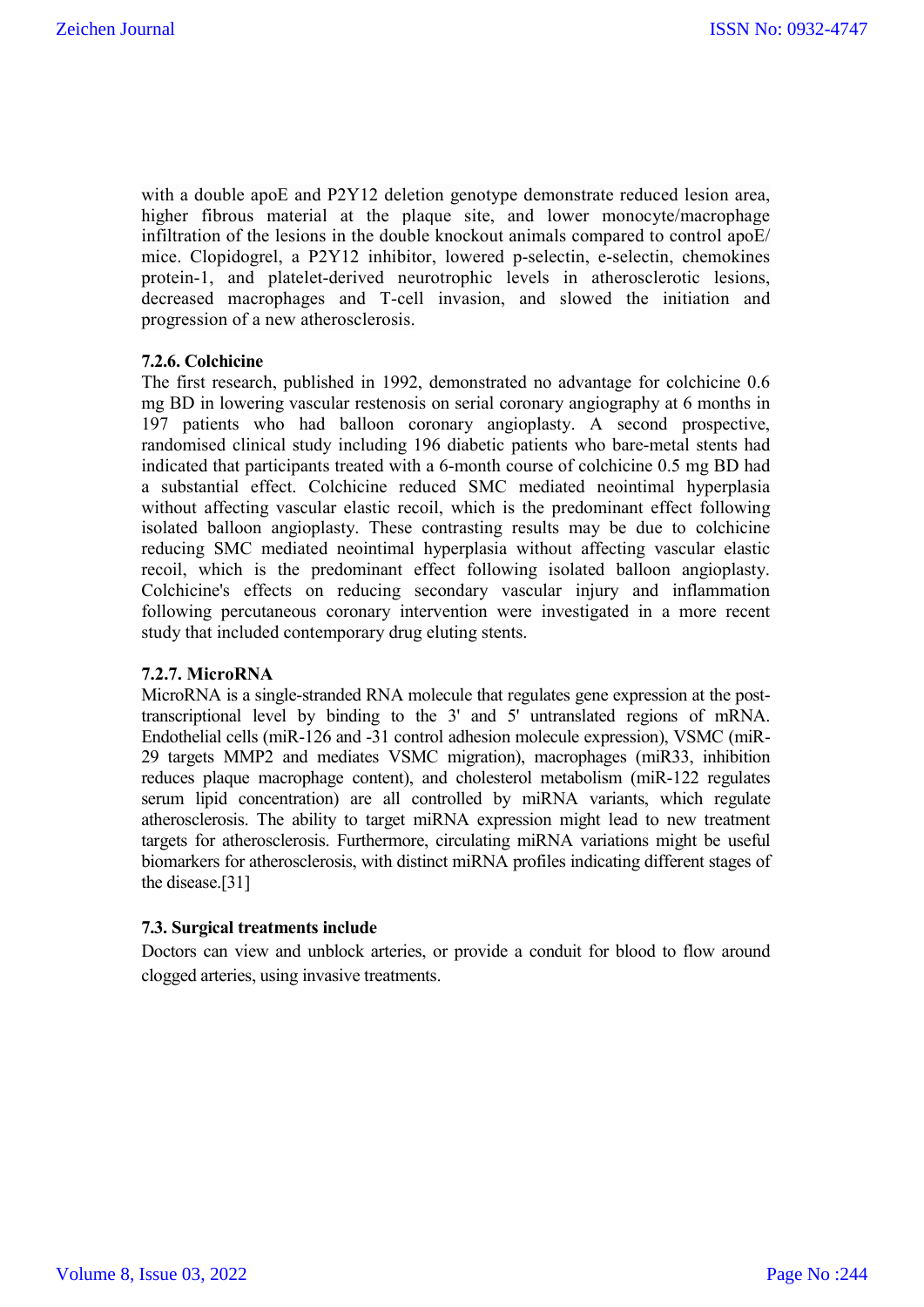# **7.3.1. Angiography**

This test can reveal a picture of atherosclerosis-related blockages. It can be done on your heart, brain, or legs' arteries. Because procedure carries some risk, angiography is normally reserved for those who are experiencing symptoms as a result of their atherosclerosis.

# **7.3.2. Angioplasty**

The use of a balloon to open a blockage in a coronary (heart) artery constricted by atherosclerosis is known as angioplasty. This technique enhances the heart's blood flow. Angioplasty entails the use of a balloon catheter and, if necessary, a metal stent to dilate any narrowed or occluded vessel. Balloon catheters are small, empty balloons that are softly inflated to enlarge the space they are placed in.

# **7.3.3. Stenting**

A stent is a metal or plastic tube that is put into the lumen of an anatomic channel or duct to maintain the route open in medicine, and stenting is the process of placing a stent. Stents are utilised for a number of applications, including expandable coronary, vascular, and biliary stents. Metal stents are long-term implants that function as mechanical scaffolds to support the vessel wall and maintain it open.

# **7.3.4. Bypass surgery**

Blood is redirected around a segment of a clogged or partially blocked artery in your heart during bypass surgery. A healthy blood vessel is taken from your leg, arm, or chest and connected below and above the blocked arteries in your heart during the procedure. Blood flow to the heart muscle improves thanks to a new conduit. The cardiac illness that caused the blockages, such as atherosclerosis or coronary artery disease, is not cured by bypass surgery. It can, however, help with symptoms like chest discomfort and shortness of breath.

#### **8. Conclusion**

Atherosclerosis begins with endothelial dysfunction, followed by the formation of fatty streaks, the formation of atherosclerotic plaque, and rupture. While the exact cause of atherosclerosis is unknown, and a combination of non-modifiable and modifiable risk factors and several biomarkers are used for elevated levels of a variety of biomarkers are linked to an increased risk of cardiovascular disease. such inflammatory biomarkers, oxidative biomarkers, lipid metabolism biomarkers. The quest for novel biomarkers will allow the discovery of new proteins that may have a function in the progression of the disease. These proteins should have little variability and be able to be examined using established procedures with minimal effort and expense input. group of biomarkers will offer additional information about an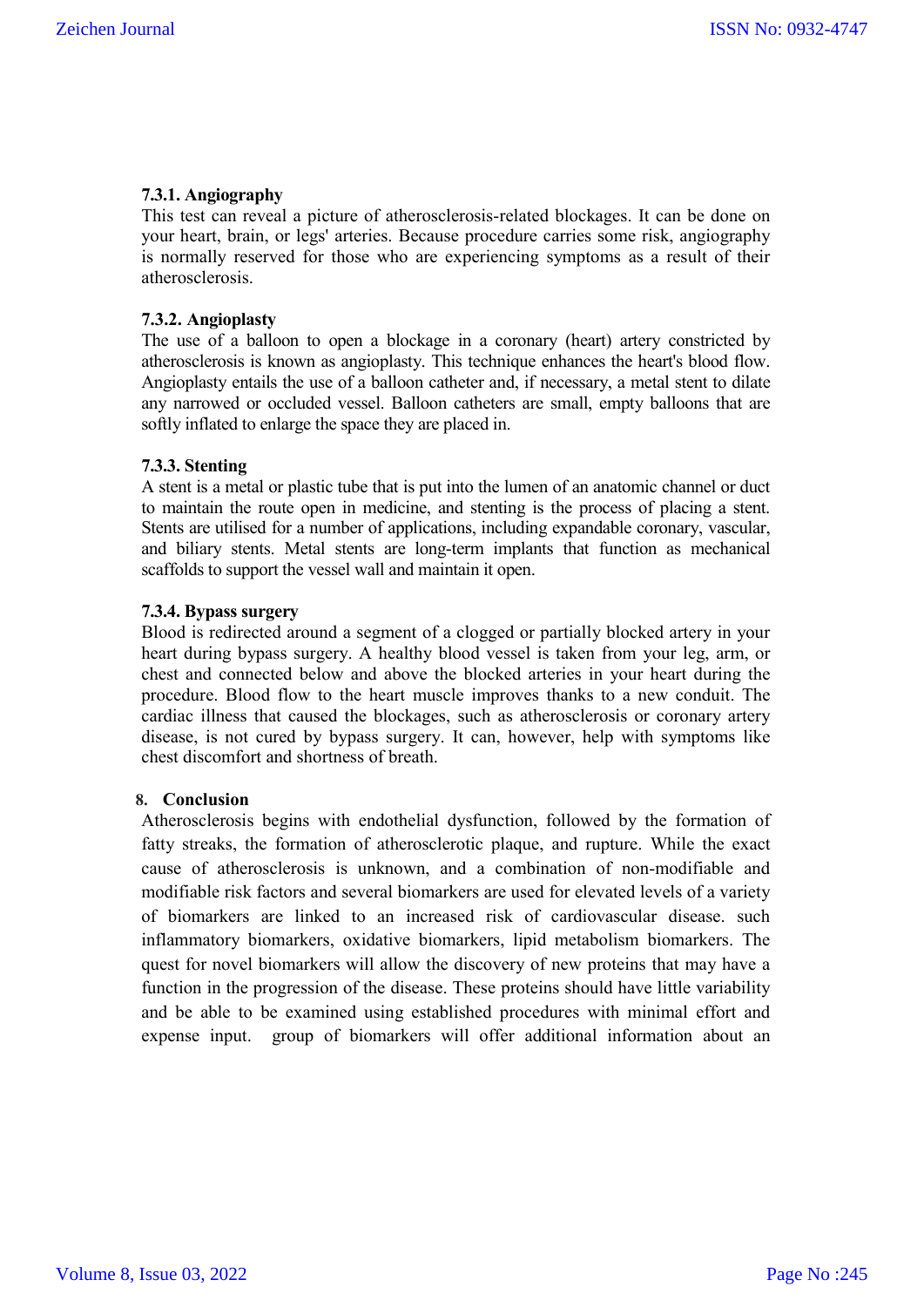individual's illness severity, as well as overall prognosis and treatment outcome and many drugs are used in the treatment of atherosclerosis which might be natural or allopathic in nature which are mainly focused on reducing the symptoms of atherosclerosis.

#### **9. Acknowledgement**

Authors thanks Dean Dr. Bharath, Dr. V. Madhavan, Dr. Anbu, Dr. Maheshwari E and Dr. Harish, Faculty of Pharmacy, Ramaiah University of Applied Science, Bangalore and Karnataka, India.

# **10. Conflicts of interest**

There are no conflicts of interest among the authors

# **11. References**

- **1.** Laslett LJ. The worldwide environment of cardiovascular disease: prevalence, diagnosis, therapy, and policy issues: a report from the American College of Cardiology. J Am Coll Cardiol (2012); vol 60: S1 pp–49.
- **2.** Wong, B.W., Meredith, A., Lin, D. and McManus, B.M., The biological role of inflammation in atherosclerosis. *Canadian Journal of Cardiology*, vol. *28* no.6, (2012), pp. 631-641.
- **3.** Rafieian.Kopaei, M., Setorki, M., Doudi, M., Baradaran, A. and Nasri, H., Atherosclerosis: process, indicators, risk factors and new hopes. *International journal of preventive medicine*, vol. *5 no.* 8, (2014) p.927.
- **4.** Xue, Q., He, N., Wang, Z., Fu, X., Aung, L.H.H., Liu, Y., Li, M., Cho, J.Y., Yang, Y. and Yu, T., Functional roles and mechanisms of ginsenosides from Panax ginseng in atherosclerosis. *Journal of ginseng research*, vol. *45 no.*1 (2021), pp.22-31.
- **5.** Cannon, B., Cardiovascular disease: Biochemistry to behaviour. *Nature*, *493*(7434), (2013) pp. S2-S3
- **6.** Lara-Guzmán, O.J., Gil-Izquierdo, Á., Medina, S., Osorio, E., Álvarez-Quintero, R., Zuluaga, N., Oger, C., Galano, J.M., Durand, T. and Muñoz-Durango, K., Oxidized LDL triggers changes in oxidative stress and inflammatory biomarkers in human macrophages. *Redox biology*, vol.*15*, (2018). pp.1-11.
- **7.** Griendling, K.K. and FitzGerald, G.A., Oxidative stress and cardiovascular injury: Part I: basic mechanisms and in vivo monitoring of ROS. *Circulation*, vol.*108 no.*16, (2003). pp.1912-1916.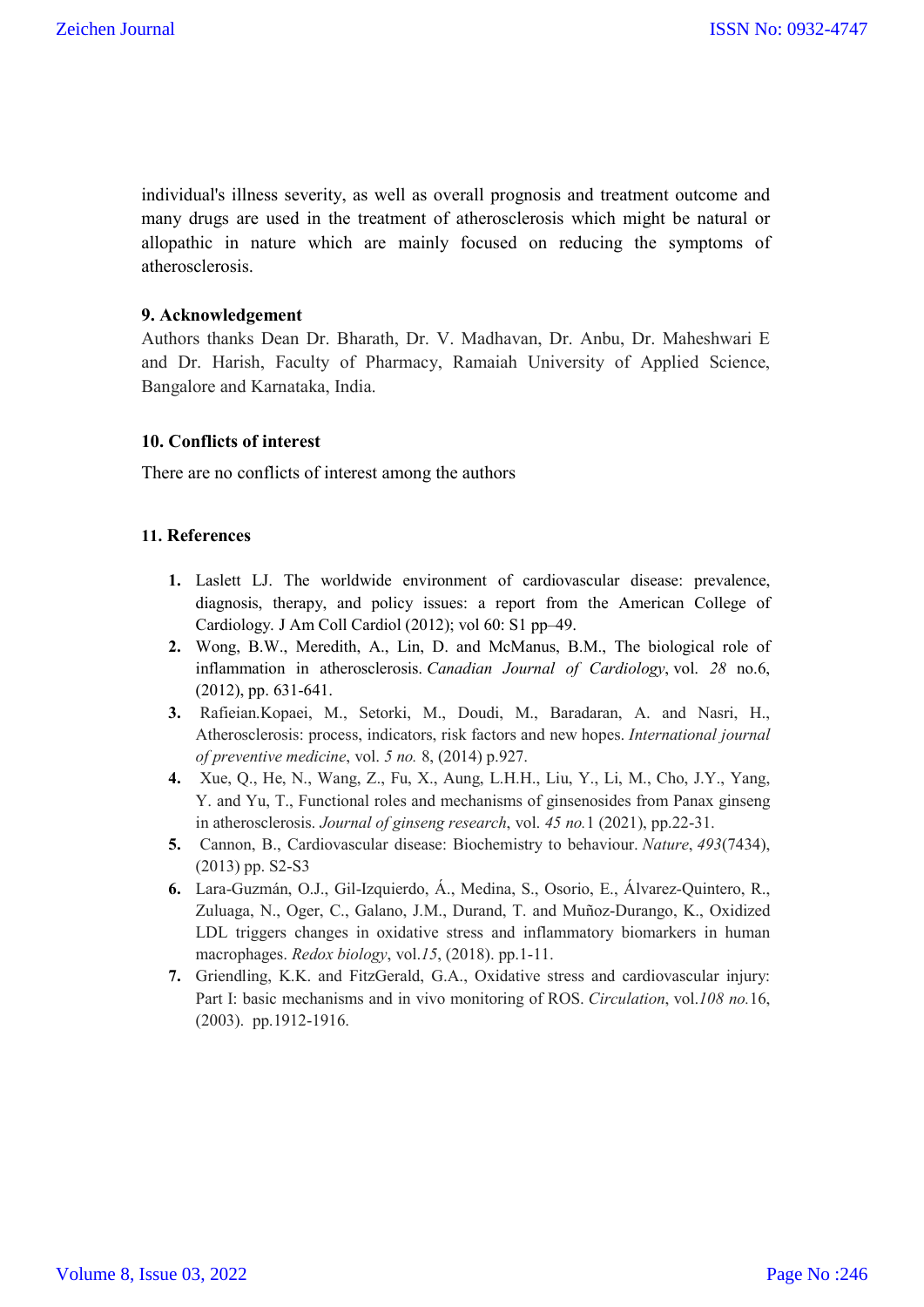- **8.** J. A. Eble and S. Niland, "The extracellular matrix of blood vessels," Current Pharmaceutical Design, vol. 15, no. 12, (2009). Pp. 1385–1400**.**
- **9.** Rafieian-Kopaei, M., Setorki, M., Doudi, M., Baradaran, A., & Nasri, H. Atherosclerosis: process, indicators, risk factors and new hopes. *International journal of preventive medicine*, vol. 5 no.8, (2014). Pp. 927–946.
- **10.** Tavafi, M., 2013. Complexity of diabetic nephropathy pathogenesis and design of investigations. *Journal of renal injury prevention*, vol. *2, no.*2, (2013) pp.59.
- **11.** Afonso, M.S., de O Silva, A.M., Carvalho, E.B., Rivelli, D.P., Barros, S.B., Rogero, M.M., Lottenberg, A.M., Torres, R.P. and Mancini-Filho, J., Phenolic compounds from Rosemary (Rosmarinus officinalis L.) attenuate oxidative stress and reduce blood cholesterol concentrations in diet-induced hypercholesterolemic rats. *Nutrition & metabolism*, vol.*10*, no.1, (2013) pp.1-9.
- **12.** Burke-Gaffney, A., Brooks, A.V. and Bogle, R.G., Regulation of chemokine expression in atherosclerosis. *Vascular pharmacology*, vol. *38, no.*5, (2002) pp.283- 292.
- **13.** Moore, K.J., Sheedy, F.J. and Fisher, E.A., Macrophages in atherosclerosis: a dynamic balance. *Nature Reviews Immunology*, vol. *13,* no. 10, (2013) pp.709-721.
- **14.** Bentzon, J.F., Otsuka, F., Virmani, R. and Falk, E., Mechanisms of plaque formation and rupture. *Circulation research*, vol.*114, no.*12, (2014) pp.1852-1866.
- **15.** Garcia, M., Mulvagh, S. L., Merz, C. N., Buring, J. E., & Manson, J. E. Cardiovascular Disease in Women: Clinical Perspectives. *Circulation research*, vol.*118,* no 8, (2016) pp.1273–1293.
- **16.** Packard CJ, O'Reilly DS, Caslake MJ, McMahon AD, Ford I, Cooney J, Macphee CH, Suckling KE, Krishna M, Wilkinson FE, Rumley A, Lowe GD. Lipoproteinassociated phospholipase A2 as an independent predictor of coronary heart disease. West of Scotland Coronary Prevention Study Group. N Engl J Med. Vol. 343 no16, (2000), pp:1148-55.
- **17.** Jove, M., Ayala, V., Ramírez-Núñez, O., Serrano, J.C., Cassanye, A., Arola, L., Caimari, A., Del Bas, J.M., Crescenti, A., Pamplona, R. and Portero-Otín, M., Lipidomic and metabolomic analyses reveal potential plasma biomarkers of early atheromatous plaque formation in hamsters. *Cardiovascular research*, vol .*97,* no.4, (2013) pp.642-652.
- **18.** Yang, Y., Liu, Y., Zheng, L., Wu, T., Li, J., Zhang, Q., Li, X., Yuan, F., Wang, L. and Guo, J., 2014. Serum metabonomic analysis of apoE−/− mice reveals progression axes for atherosclerosis based on NMR spectroscopy. *Molecular BioSystems*, vol. *10,* no.12, pp.3170-3178.
- **19.** Mariona Jove, Victoria Ayala, Omar Ramírez-Nunez, Jose C. E. Serrano, Anna Cassanye, Lluís Arola, Antoni Caimari, Josep M. del Bas, Anna Crescenti, Reinald Pamplona, Manuel Portero-Otín, Lipidomic and metabolomic analyses reveal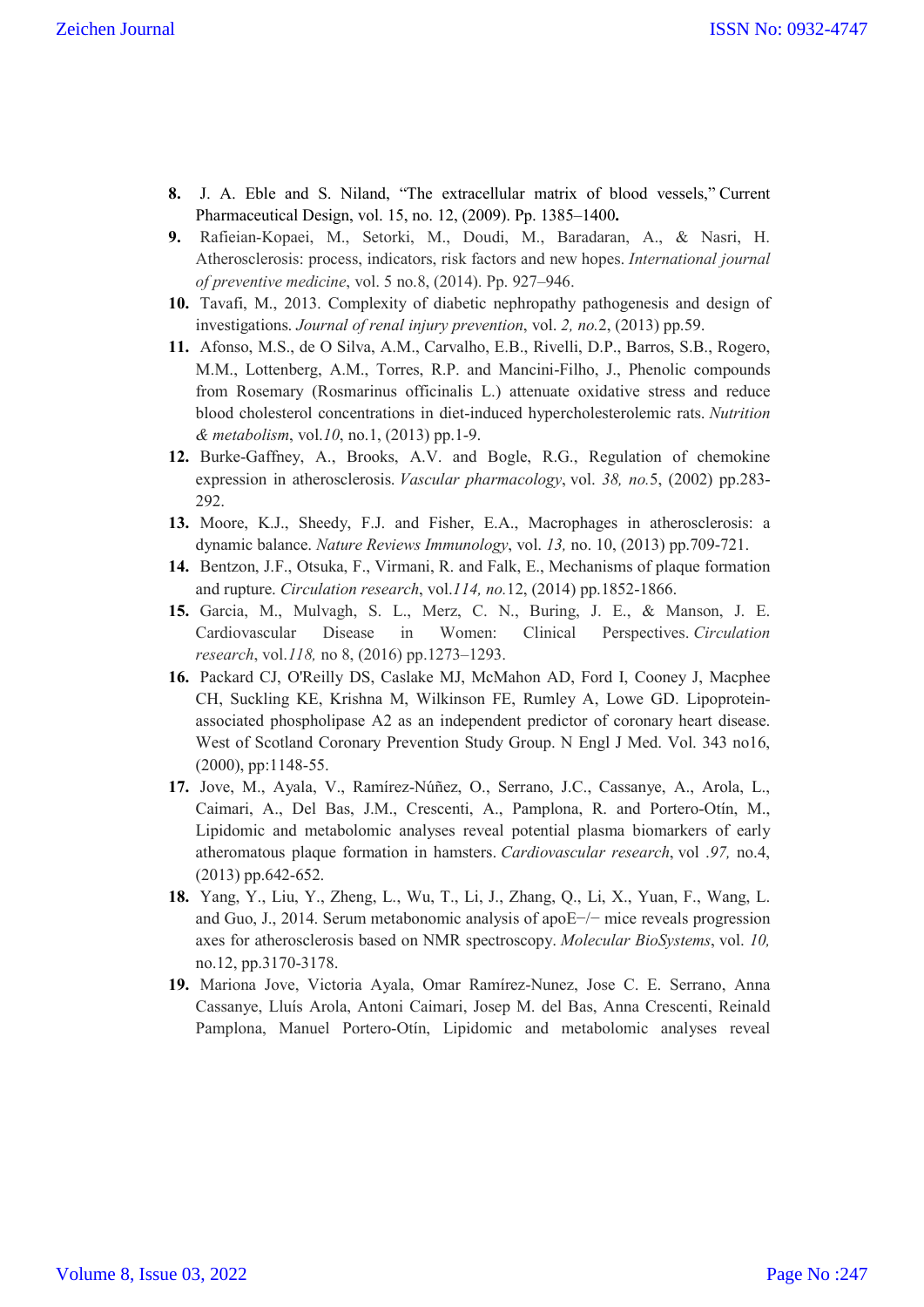potential plasma biomarkers of early atheromatous plaque formation in hamsters, *Cardiovascular Research*, Vol. 97, Issue 4, (2013), Pp:642–652.

- **20.** Blanco-Colio, L.M., Martín-Ventura, J.L., Muñóz-García, B., Orbe, J., Páramo, J.A., Michel, J.B., Ortiz, A., Meilhac, O. and Egido, J., Identification of soluble tumor necrosis factor-like weak inducer of apoptosis (sTWEAK) as a possible biomarker of subclinical atherosclerosis. *Arteriosclerosis, thrombosis, and vascular biology*, vol.*27*  no. 4, (2007) pp.916-922
- **21.** Jain, P.K., Sharma, P.R.I.Y.A.N.K.A. and Joshi, S.C., Anti-Atherosclerotic Activity of *Elaeocarpus ganitrus Roxb*. in Cholesterol-Fed Rabbits. *Asian J Pharmaceutical Clinical Research*, (2017) vol *10 no* (12), pp.80-84.
- **22.** Zhou, J.M., Wang, H.M., Lv, Y.Z., Wang, Z.Z. and Xiao, W. Anti-atherosclerotic effect of Longxuetongluo Capsule in high cholesterol diet induced atherosclerosis model rats. *Biomedicine & Pharmacotherapy*, (2018) vol *97*, pp.793-801.
- **23.** Ibrahim, M., Ahmed, I.A., Mikail, M.A., Ishola, A.A., Draman, S., Isa, M.L.M. and Yusof, A.M. *Baccaurea angulata* fruit juice reduces atherosclerotic lesions in dietinduced Hypercholesterolemic rabbits. *Lipids in health and disease*, (2017) vol *16 no*  (1), pp.1-8.
- **24.** Goodarzi, M.T., Khodadadi, I., Tavilani, H. and Abbasi Oshaghi, E. The role of Anethum graveolens L. (Dill) in the management of diabetes. *Journal of tropical medicine*, *2016*.
- **25.** Ntchapda, F., Maguirgue, K., Adjia, H., Etet, P.F.S. and Dimo, T., Hypolipidemic, antioxidant and anti—atherosclerogenic effects of aqueous extract of Zanthoxylum heitzii stem bark in diet—induced hypercholesterolemic rats. *Asian Pacific Journal of Tropical Medicine*, (2015) vol *8 no* (5), pp.359-365.
- **26.** Gou, S.H., Huang, H.F., Chen, X.Y., Liu, J., He, M., Ma, Y.Y., Zhao, X.N., Zhang, Y. and Ni, J.M., Lipid-lowering, hepatoprotective, and atheroprotective effects of the mixture Hong-Qu and gypenosides in hyperlipidemia with NAFLD rats. *Journal of the Chinese Medical Association*, (2016). Vol *79 no* (3), pp.111-121.
- **27.** Almeida, S.O. and Budoff, M. Effect of statins on atherosclerotic plaque. *Trends in cardiovascular medicine*, (2019) vol *29 no* (8), pp.451-455.
- **28.** Fazio, S. and Linton, M.F. The role of fibrates in managing hyperlipidemia: mechanisms of action and clinical efficacy. *Current atherosclerosis reports*, (2004) vol *6 no* (2), pp.148-157.
- **29.** Meissner, M., Wolters, H., de Boer, R.A., Havinga, R., Boverhof, R., Bloks, V.W., Kuipers, F. and Groen, A.K. Bile acid sequestration normalizes plasma cholesterol and reduces atherosclerosis in hypercholesterolemic mice. No additional effect of physical activity. *Atherosclerosis*, (2013) vol *228 no* (1), pp.117-123.